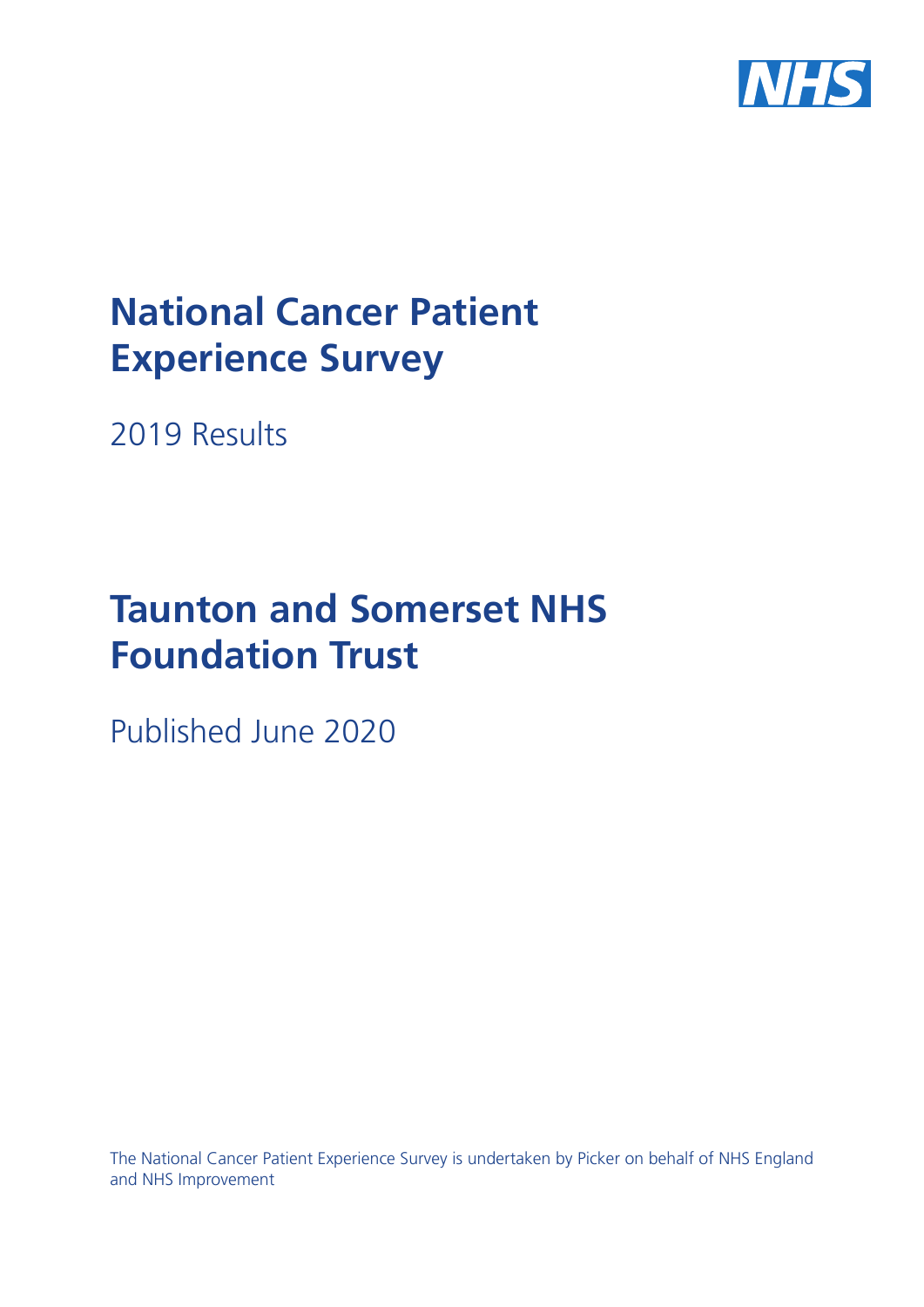# **Executive Summary** Case Mix Adjusted scores

### **Cancer Dashboard Questions**

The following seven questions are included in phase 1 of the Cancer Dashboard developed by Public Health England and NHS England:

Q61. Patient's average rating of care scored from very poor to very good

| $\Omega$ | $\overline{2}$                                                | 3 | 4 | 5 | 6 | 7 | 8 | 9   | 10                                                                                            |
|----------|---------------------------------------------------------------|---|---|---|---|---|---|-----|-----------------------------------------------------------------------------------------------|
|          |                                                               |   |   |   |   |   |   | 8.9 |                                                                                               |
|          |                                                               |   |   |   |   |   |   |     | Q18. Patient definitely involved as much as they wanted in decisions about care and treatment |
| 96%      |                                                               |   |   |   |   |   |   |     | Q19. Patient given the name of a CNS who would support them through their treatment           |
|          | Q20. Patient found it very or quite easy to contact their CNS |   |   |   |   |   |   |     |                                                                                               |
|          |                                                               |   |   |   |   |   |   |     | Q39. Patient always felt they were treated with respect and dignity while in hospital         |
|          | leaving hospital                                              |   |   |   |   |   |   |     | Q41. Hospital staff told patient who to contact if worried about condition or treatment after |
| 62%      | treatment                                                     |   |   |   |   |   |   |     | Q55. General practice staff definitely did everything they could to support patient during    |

### **Questions Outside Expected Range**

|                                                                                                                    |            | Case Mix Adjusted Scores   |                            |                   |
|--------------------------------------------------------------------------------------------------------------------|------------|----------------------------|----------------------------|-------------------|
|                                                                                                                    | 2019 Score | Lower<br>Expected<br>Range | Upper<br>Expected<br>Range | National<br>Score |
| Q6. The length of time waiting for the test to be done was about right                                             | 93%        | 85%                        | 91%                        | 88%               |
| Q13. Patient given easy to understand written information about the type of cancer they<br>had                     | 78%        | 71%                        | 78%                        | 74%               |
| Q17. Patient definitely told about side effects that could affect them in the future                               | 61%        | 53%                        | 61%                        | 57%               |
| Q19. Patient given the name of a CNS who would support them through their treatment                                | 96%        | 89%                        | 95%                        | 92%               |
| Q20. Patient found it very or quite easy to contact their CNS                                                      | 90%        | 80%                        | 89%                        | 85%               |
| Q23. Hospital staff discussed or gave information about the impact cancer could have on<br>day to day activities   | 88%        | 80%                        | 88%                        | 84%               |
| Q24. Hospital staff gave information on getting financial help or possible benefits                                | 70%        | 56%                        | 69%                        | 63%               |
| Q25. Hospital staff told patient they could get free prescriptions                                                 | 89%        | 77%                        | 86%                        | 82%               |
| Q34. Patient thought there were always or nearly always enough nurses on duty to care for<br>them                  | 75%        | 57%                        | 72%                        | 64%               |
| Q50. Patient given enough information about whether chemotherapy was working in a<br>completely understandable way | 74%        | 62%                        | 73%                        | 68%               |
| Q54. GP given enough information about patient's condition and treatment                                           | 98%        | 93%                        | 97%                        | 95%               |
|                                                                                                                    |            |                            |                            | 2/28              |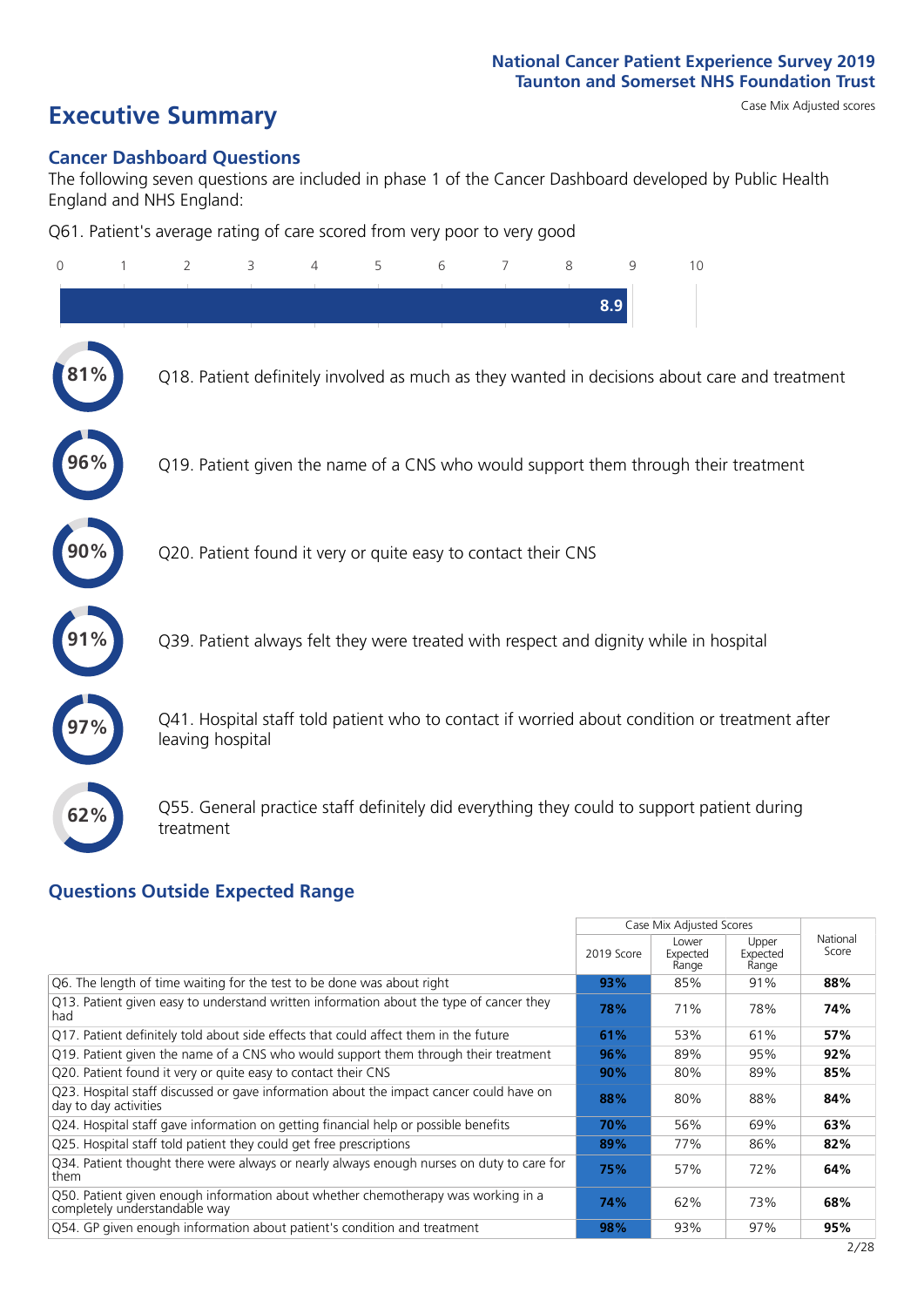|                                                                                                               |            | Case Mix Adjusted Scores   |                            |                   |
|---------------------------------------------------------------------------------------------------------------|------------|----------------------------|----------------------------|-------------------|
|                                                                                                               | 2019 Score | Lower<br>Expected<br>Range | Upper<br>Expected<br>Range | National<br>Score |
| Q56. Different people treating and caring for patient always work well together to give best<br>possible care | 77%        | 69%                        | 77%                        | 73%               |
| Q58. Overall the administration of care was good or very good                                                 | 92%        | 86%                        | 92%                        | 89%               |
| O59. Patient felt length of time for attending clinics and appointments for cancer was about<br>right         | 81%        | 62%                        | 77%                        | 69%               |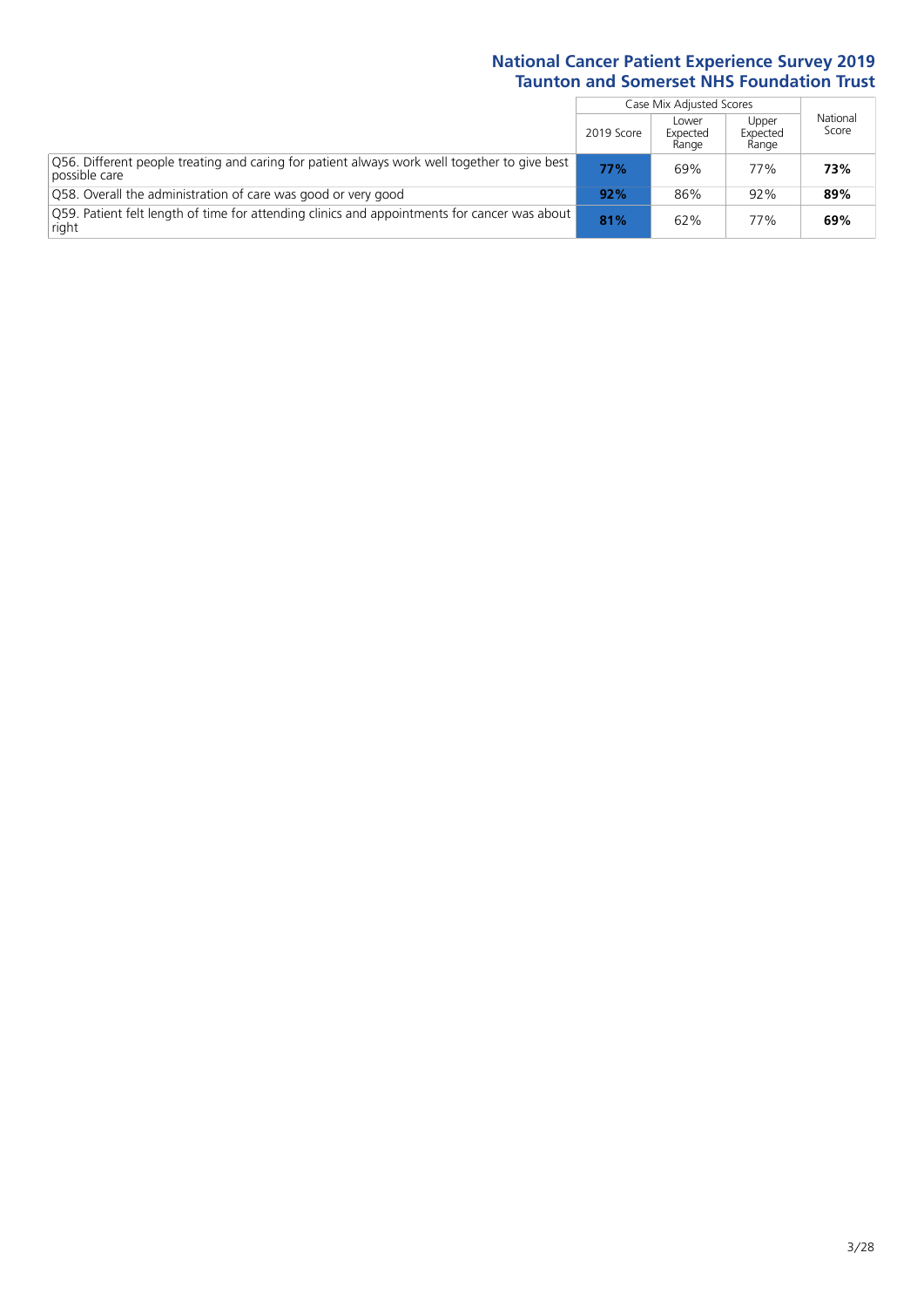# **Introduction**

The National Cancer Patient Experience Survey 2019 is the ninth iteration of the survey first undertaken in 2010. It has been designed to monitor national progress on cancer care; to provide information to drive local quality improvements; to assist commissioners and providers of cancer care; and to inform the work of the various charities and stakeholder groups supporting cancer patients.

The survey was overseen by a national Cancer Patient Experience Advisory Group. This Advisory Group set the principles and objectives of the survey programme and guided questionnaire development. The survey was commissioned and managed by NHS England. The survey provider, Picker, is responsible for designing, running and analysing the survey.

The 2019 survey involved 143 NHS Trusts. Out of 111,366 people, 67,858 people responded to the survey, yielding a response rate of 61%.

# **Methodology**

### **Eligibility, fieldwork and survey methods**

The sample for the survey included all adult (aged 16 and over) NHS patients, with a confirmed primary diagnosis of cancer, discharged from an NHS Trust after an inpatient episode or day case attendance for cancer related treatment in the months of April, May and June 2019. The fieldwork for the survey was undertaken between December 2019 and March 2020.

As in the previous four years, the survey used a mixed mode methodology. Questionnaires were sent by post, with two reminders where necessary, but also included an option to complete the questionnaire online. A Freephone helpline and email was available for respondents to opt out, ask questions about the survey, enable them to complete their questionnaire over the phone and provide access to a translation and interpreting facility for those whose first language was not English.

### **Case-mix adjustment**

Both unadjusted and adjusted scores are presented in this report. Case-mix adjusted scores allows us to account for the impact that differing patient populations might have on results. By using the case-mix adjusted estimates we can obtain a greater understanding of how a Trust is performing given their patient population. The factors taken into account in this case-mix adjustment are gender, age, ethnic group, deprivation, and tumour group.

### **Scoring methodology**

Fifty-two questions from the questionnaire are scored as these questions relate directly to patient experience. For all but one question (Q61), scores are presented as the percentage of positive responses out of all scored responses. For Q61, respondents rate their overall care on a scale of 0 to 10, of which the average was calculated for this question's presented score. The percentages in this report have been rounded to the nearest percentage point. Therefore, in some cases the figures do not appear to add up to 100%.

### **Statistical significance**

In the reporting of 2019 results, appropriate statistical tests have been undertaken to identify unadjusted scores for which the change over time is 'statistically significant'. Thirty-seven scored questions in 2019 have been compared with those of 2018 and a statistically significant change between the two years has been reported where identified.

For the scored questions that are comparable beyond 2018, statistically significant change over the five years has also been reported where identified. A statistically significant difference means that the change in the result is very unlikely to have occurred by sampling variation.

### **Suppression**

### **Question-level suppression**

For scores where the base size per question is  $<$ 21, the score will be suppressed and replaced with an asterisk (\*). The base size will include neutral response options.

### **Double suppression**

If any group within a particular sub-group breakdown (such as the tumour group breakdown) has <21 responses, then the figure for this particular group is suppressed and replaced with an asterisk (\*). If there is only one group within the sub-group breakdown that has <21 respondents, and is therefore suppressed, the group with the next lowest number of respondents is also supressed and replaced with an asterisk (\*) (regardless if it is greater than or less than 21).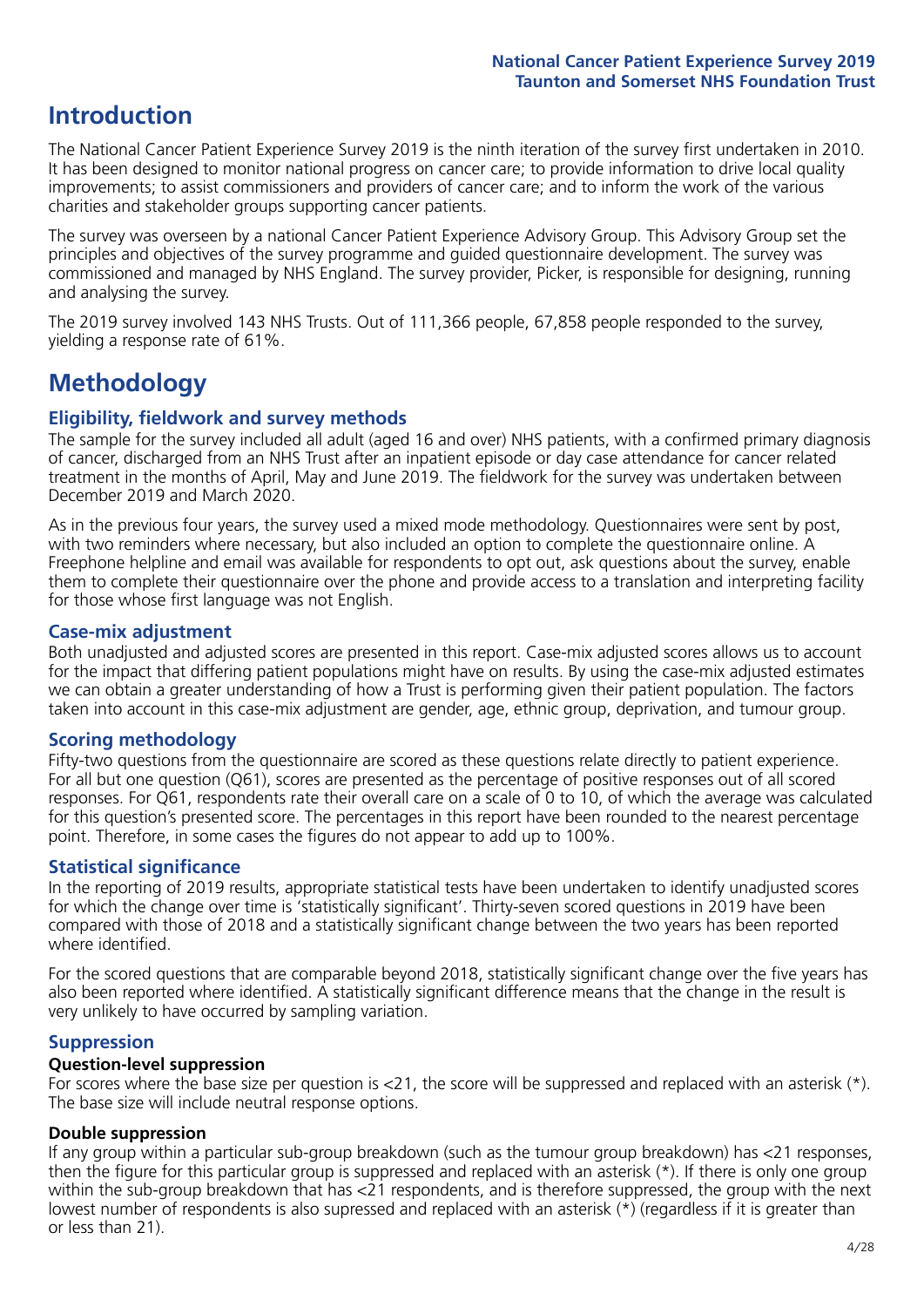# **Understanding the results**

This report shows how this Trust scored for each question in the survey, compared with national results and previous year's results. It is aimed at helping individual Trusts to understand their performance and identify areas for local improvement. Below is a description of the type of results presented within this report and how to understand them.

### **Expected range charts**

The expected range charts in this report show a bar with the lowest and highest score received for each question nationally. Within this bar, an expected range is given (in grey) and a black diamond represents the actual score for this Trust.

Trusts whose score is above the upper limit of the expected range (in the dark blue) are positive outliers, with a score statistically significantly higher than the national mean. This indicates that the Trust performs better than what Trusts of the same size and demographics are expected to perform. The opposite is true if the score is below the lower limit of the expected range (in the light blue); these are negative outliers. For scores within the expected range (in the grey), the score is what we would expect given the Trust's size and demographics.

### **Comparability tables**

The comparability tables show the 2018 and 2019 unadjusted scores for this Trust for each scored question. If there is a significant change from 2018 and 2019 or overall from 2015 to 2019, an arrow will be presented for the direction of change. The adjusted 2019 score will also be presented for each scored question along with the lower and upper expected range and national score. Scores above the upper limit of the expected range will be highlighted dark blue, scores below the lower limit of the expected range will be highlighted light blue, and scores within the lower and upper limit of the expected ranges will be highlighted grey.

### **Tumour type tables**

The tumour type tables show the unadjusted scores for each scored question for each of the 13 tumour groups. The national score for that tumour group is also shown. Unadjusted scores for the same tumour type across different Trusts may not be comparable, as they do not account for the impact that differing patient populations might have on results. Central nervous system is abbreviated as 'CNS' and lower gastrointestinal tract is abbreviated as 'LGT' throughout this report.

### **Year on year charts**

The year on year charts show five columns representing the unadjusted scores of the last five years (2015, 2016, 2017, 2018 and 2019) for each scored question.

#### **Notes on specific questions**

Following the development phase of the 2019 survey, several changes were made to the questionnaire. Six scored questions were amended (Q5, Q18, Q30, Q35, Q56 and Q60) and one non-scored question (Q29) was amended that impacted the comparability of questions Q30 to Q41. Of all questions changed or impacted by change, only Q60 is presented with historical comparisons; though the results should be interpreted with caution.

### **Unadjusted data and case-mix adjusted data**

Unadjusted data should be used to see the actual responses from patients relating to the Trust. Case-mix adjusted data, together with expected ranges, should be used to understand whether the results are significantly higher or lower than national results taking account of the patient mix.

# **Further information**

This research was carried out in accordance with the international standard for organisations conducting social research (accreditation to ISO20252:2012; certificate number GB08/74322). The 2019 survey data has been produced and published in line with the Code of Practice for Official Statistics.

For more information on the methodology, please see the Technical Document. It can be viewed along with the 2019 questionnaire and survey quidance on the website at [www.ncpes.co.uk](https://www.ncpes.co.uk/supporting-documents). For all other outputs at National, Trust, CCG and Cancer Alliance level, please see the PDF reports, Excel tables and dashboards at [www.ncpes.co.uk.](https://www.ncpes.co.uk/current-results)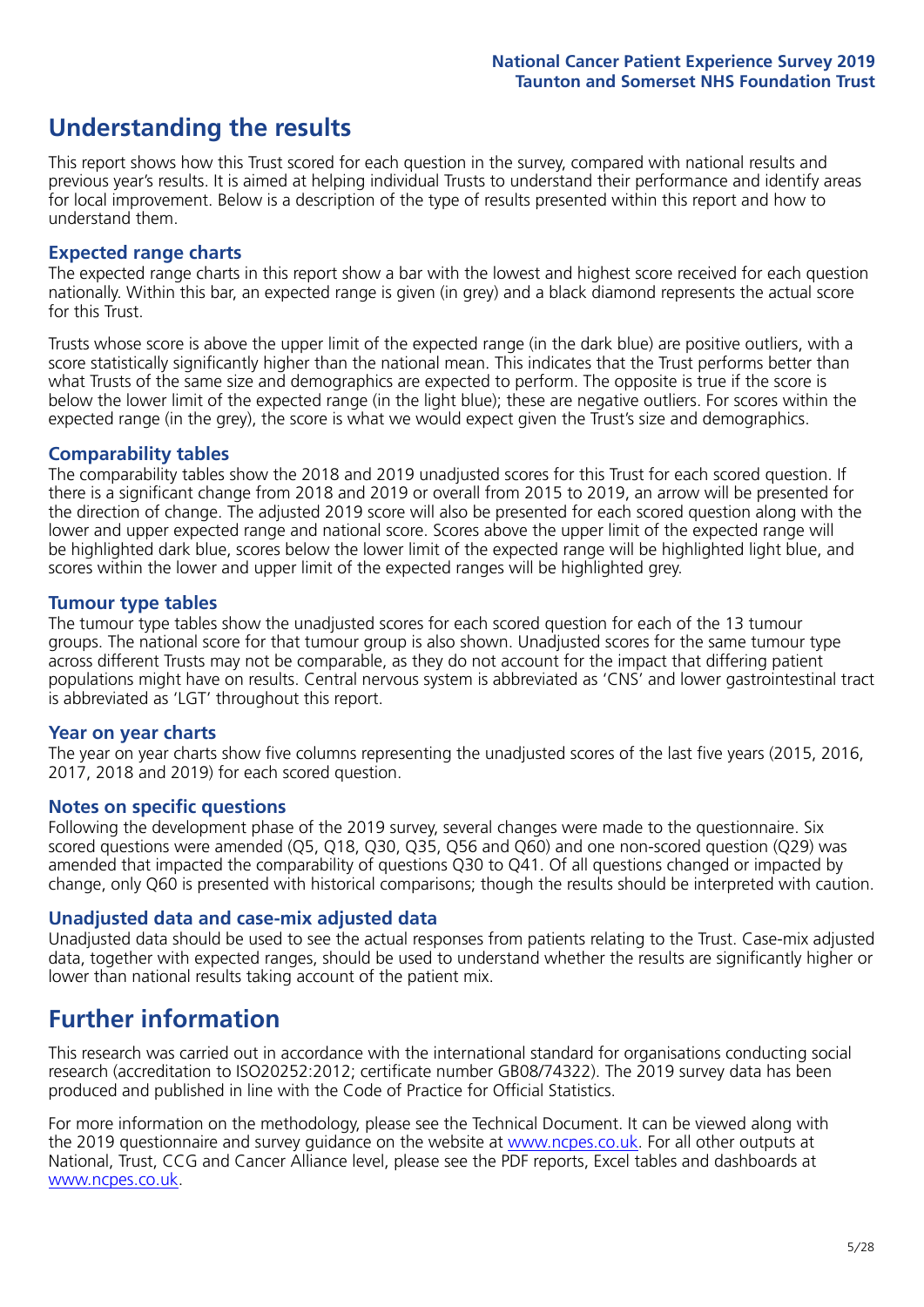# **Response Rate**

### **Overall Response Rate**

606 patients responded out of a total of 919 patients, resulting in a response rate of 66%.

|          | Sample Size | Adjusted<br>Sample | Completed | Response Rate |
|----------|-------------|--------------------|-----------|---------------|
| Trust    | 983         | 919                | 606       | 66%           |
| National | 119.855     | 111.366            | 67.858    | 61%           |

### **Respondents by Survey Type**

|                            | Number of<br>Respondents |
|----------------------------|--------------------------|
| Online                     | 46                       |
| Paper                      | 560                      |
| Phone                      | $\left( \right)$         |
| <b>Translation Service</b> |                          |

### **Respondents by Tumour Group**

|                      | Number of<br>Respondents |
|----------------------|--------------------------|
| <b>Brain / CNS</b>   | ∩                        |
| <b>Breast</b>        | 150                      |
| Colorectal / LGT     | 73                       |
| Gynaecological       | 38                       |
| Haematological       | 106                      |
| <b>Head and Neck</b> | 27                       |
| Lung                 | 36                       |
| Prostate             | 78                       |
| Sarcoma              | 3                        |
| Skin                 | 12                       |
| Upper Gastro         | 19                       |
| Urological           | 49                       |
| Other                | 15                       |

### **Respondents by Age and Gender**

Respondents year of birth has been used to determine age. This information has been amalgamated into 8 age bands. The age and gender distribution for the Trust was as follows:

|        | Age 16-24 | Age 25-34 | Age 35-44 | Age 45-54 | Age 55-64 | Age 65-74 | Age 75-84 | Age 85+ | Total |
|--------|-----------|-----------|-----------|-----------|-----------|-----------|-----------|---------|-------|
| Male   |           |           |           | 15        | 51        | 104       | 92        |         | 283   |
| Female |           |           |           | 40        | 67        | 118       | ÷.        |         | 323   |
| Total  |           |           | 14        | 55        | 118       | 222       | 163       | 29      | 606   |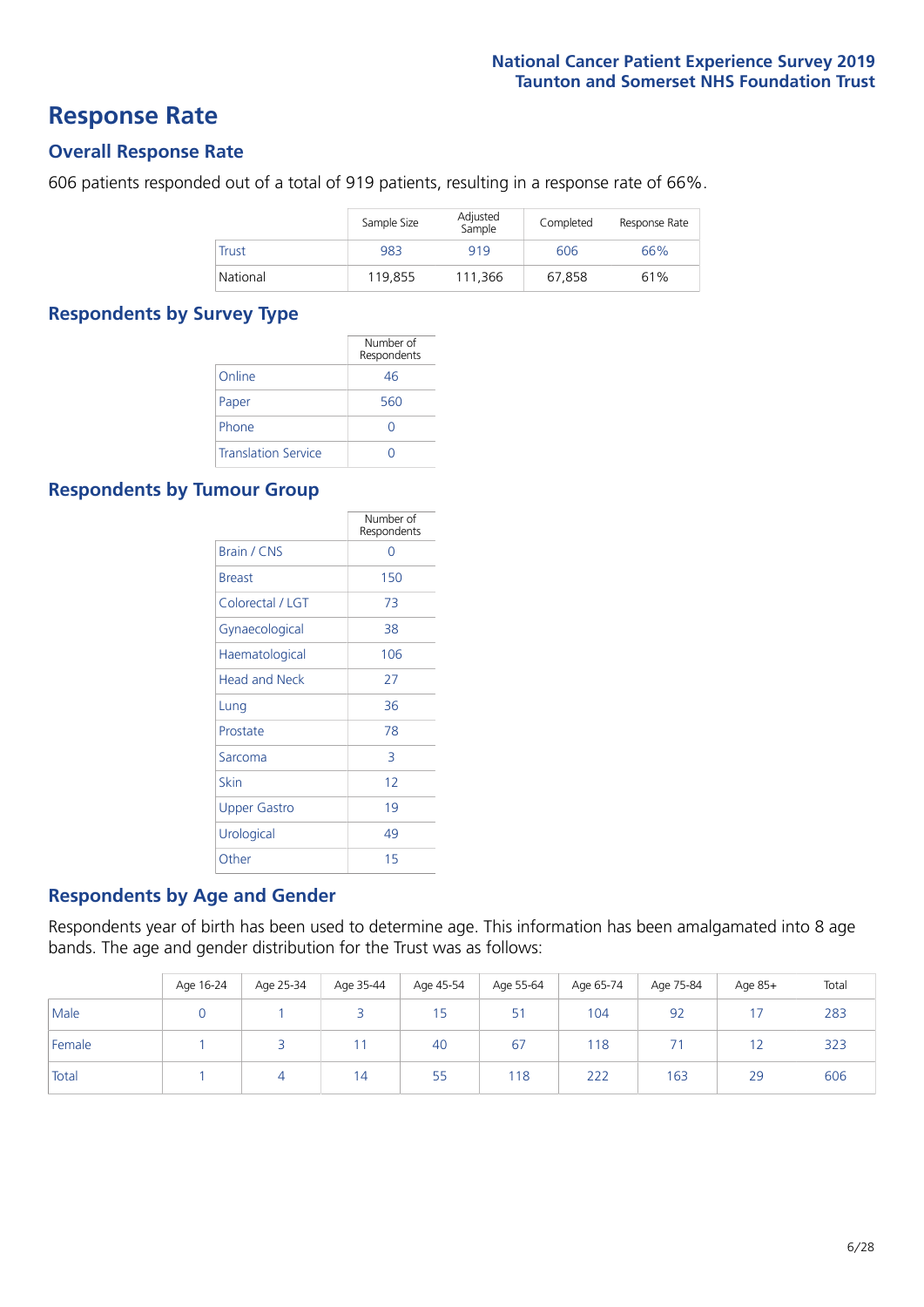# **Expected Range Charts**

| Lower Expected Range                                                                                    | Average |    |     |     | Upper Expected Range |     |     |     |     |     | Case Mix Adjusted Score |                                     |
|---------------------------------------------------------------------------------------------------------|---------|----|-----|-----|----------------------|-----|-----|-----|-----|-----|-------------------------|-------------------------------------|
| <b>SEEING YOUR GP</b>                                                                                   |         | 0% | 10% | 20% | 30%                  | 40% | 50% | 60% | 70% | 80% |                         | 90% 100%                            |
| Q1. Saw GP once or twice before being told they needed to go to<br>hospital                             |         |    |     |     |                      |     |     |     |     | 80% |                         |                                     |
| Q2. Patient thought they were seen as soon as necessary                                                 |         |    |     |     |                      |     |     |     |     |     | 87%                     |                                     |
| <b>DIAGNOSTIC TESTS</b>                                                                                 |         | 0% | 10% | 20% | 30%                  | 40% | 50% | 60% | 70% | 80% |                         | 90% 100%                            |
| O5. Received all the information needed about the test                                                  |         |    |     |     |                      |     |     |     |     |     |                         | 95%                                 |
| Q6. The length of time waiting for the test to be done was about<br>right                               |         |    |     |     |                      |     |     |     |     |     | 93%                     |                                     |
| Q7. Test results explained in completely understandable way                                             |         |    |     |     |                      |     |     |     |     | 83% |                         |                                     |
| <b>FINDING OUT WHAT WAS WRONG WITH YOU</b>                                                              |         | 0% | 10% | 20% | 30%                  | 40% | 50% | 60% | 70% | 80% |                         | 90% 100%                            |
| Q10. Patient told they could bring a family member or friend when<br>first told they had cancer         |         |    |     |     |                      |     |     |     |     | 80% |                         |                                     |
| Q11. Patient felt they were told sensitively that they had cancer                                       |         |    |     |     |                      |     |     |     |     |     | 86%                     |                                     |
| Q12. Patient completely understood the explanation of what was<br>wrong                                 |         |    |     |     |                      |     |     |     |     | 75% |                         |                                     |
| Q13. Patient given easy to understand written information about<br>the type of cancer they had          |         |    |     |     |                      |     |     |     |     | 78% |                         |                                     |
| <b>DECIDING THE BEST TREATMENT FOR YOU</b>                                                              |         | 0% | 10% | 20% | 30%                  | 40% | 50% | 60% | 70% | 80% |                         | 90% 100%                            |
| Q14. Patient felt that treatment options were completely explained                                      |         |    |     |     |                      |     |     |     |     |     | $84\%$                  |                                     |
| Q15. Patient felt possible side effects were definitely explained in<br>an understandable way           |         |    |     |     |                      |     |     |     | 73% |     |                         |                                     |
| Q16. Patient definitely given practical advice and support in dealing<br>with side effects of treatment |         |    |     |     |                      |     |     |     | 69% |     |                         |                                     |
| Q17. Patient definitely told about side effects that could affect<br>them in the future                 |         |    |     |     |                      |     |     | 61% |     |     |                         |                                     |
| Q18. Patient definitely involved as much as they wanted in<br>decisions about care and treatment        |         |    |     |     |                      |     |     |     |     | 81% |                         |                                     |
| <b>CLINICAL NURSE SPECIALIST (CNS)</b>                                                                  |         | 0% | 10% | 20% | 30%                  | 40% | 50% | 60% | 70% | 80% |                         | 90% 100%                            |
| Q19. Patient given the name of a CNS who would support them<br>through their treatment                  |         |    |     |     |                      |     |     |     |     |     |                         | 96%<br>$\color{black}\blacklozenge$ |
| Q20. Patient found it very or quite easy to contact their CNS                                           |         |    |     |     |                      |     |     |     |     |     | 90%                     |                                     |
| Q21. Patient got understandable answers to important questions<br>all or most of the time               |         |    |     |     |                      |     |     |     |     |     | 90%                     |                                     |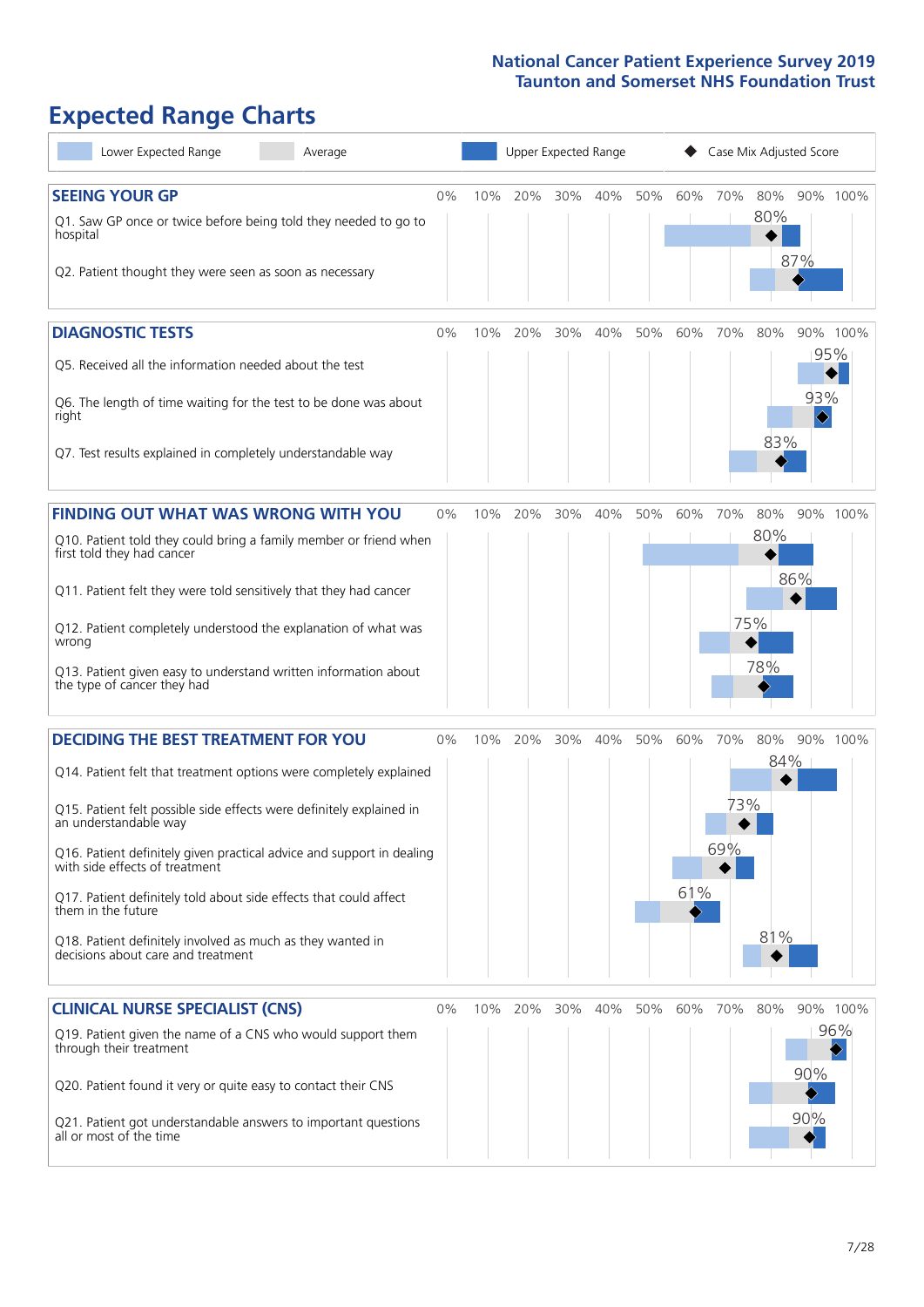# **Expected Range Charts**

| Lower Expected Range<br>Average                                                                                                                                                                                                                               |    |     | <b>Upper Expected Range</b> |     |     |     |     | Case Mix Adjusted Score |     |                                     |          |
|---------------------------------------------------------------------------------------------------------------------------------------------------------------------------------------------------------------------------------------------------------------|----|-----|-----------------------------|-----|-----|-----|-----|-------------------------|-----|-------------------------------------|----------|
| <b>SUPPORT FOR PEOPLE WITH CANCER</b><br>Q22. Hospital staff gave information about support or self-help<br>groups for people with cancer<br>Q23. Hospital staff discussed or gave information about the impact<br>cancer could have on day to day activities | 0% | 10% | 20%                         | 30% | 40% | 50% | 60% | 70%                     | 80% | 90%<br>88%                          | 90% 100% |
| Q24. Hospital staff gave information on getting financial help or<br>possible benefits<br>Q25. Hospital staff told patient they could get free prescriptions                                                                                                  |    |     |                             |     |     |     |     | 70%                     |     | 89%<br>$\color{black}\blacklozenge$ |          |
| <b>OPERATIONS</b>                                                                                                                                                                                                                                             | 0% | 10% | 20%                         | 30% | 40% | 50% | 60% | 70%                     | 80% |                                     | 90% 100% |
| Q27. Beforehand, patient had all the information needed about the<br>operation<br>Q28. Afterwards, staff completely explained how operation had                                                                                                               |    |     |                             |     |     |     |     |                         | 81% |                                     | 96%      |
| gone in understandable way                                                                                                                                                                                                                                    |    |     |                             |     |     |     |     |                         |     |                                     |          |
| <b>HOSPITAL CARE AS AN INPATIENT</b>                                                                                                                                                                                                                          | 0% | 10% | 20%                         | 30% | 40% | 50% | 60% | 70%                     | 80% |                                     | 90% 100% |
| Q30. Hospital staff didn't talk in front of patient as if patient wasn't<br>there<br>Q31. Patient had confidence and trust in all doctors treating them                                                                                                       |    |     |                             |     |     |     |     |                         |     | 86%<br>87%                          |          |
| Q32. Patient's family or someone close definitely felt able to talk to<br>a doctor                                                                                                                                                                            |    |     |                             |     |     |     |     | 73%                     |     |                                     |          |
| Q33. Patient had confidence and trust in all the ward nurses<br>treating them                                                                                                                                                                                 |    |     |                             |     |     |     |     |                         | 78% |                                     |          |
| Q34. Patient thought there were always or nearly always enough<br>nurses on duty to care for them                                                                                                                                                             |    |     |                             |     |     |     |     | 75%<br>♦                |     |                                     |          |
| Q35. All hospital staff asked patient what name they prefer to be<br>called by                                                                                                                                                                                |    |     |                             |     |     |     |     |                         | 77% |                                     |          |
| Q36. Patient always given enough privacy when discussing<br>condition or treatment                                                                                                                                                                            |    |     |                             |     |     |     |     |                         |     | 88%                                 |          |
| Q37. Patient definitely found hospital staff to discuss worries or<br>fears during their inpatient visit                                                                                                                                                      |    |     |                             |     |     |     | 57% |                         |     |                                     |          |
| Q38. Hospital staff definitely did everything they could to help<br>control pain                                                                                                                                                                              |    |     |                             |     |     |     |     |                         |     | 85%                                 |          |
| Q39. Patient always felt they were treated with respect and dignity<br>while in hospital                                                                                                                                                                      |    |     |                             |     |     |     |     |                         |     | 91%                                 |          |
| Q40. Patient given clear written information about what should or<br>should not do after leaving hospital                                                                                                                                                     |    |     |                             |     |     |     |     |                         |     | 86%                                 |          |
| Q41. Hospital staff told patient who to contact if worried about<br>condition or treatment after leaving hospital                                                                                                                                             |    |     |                             |     |     |     |     |                         |     |                                     | 97%      |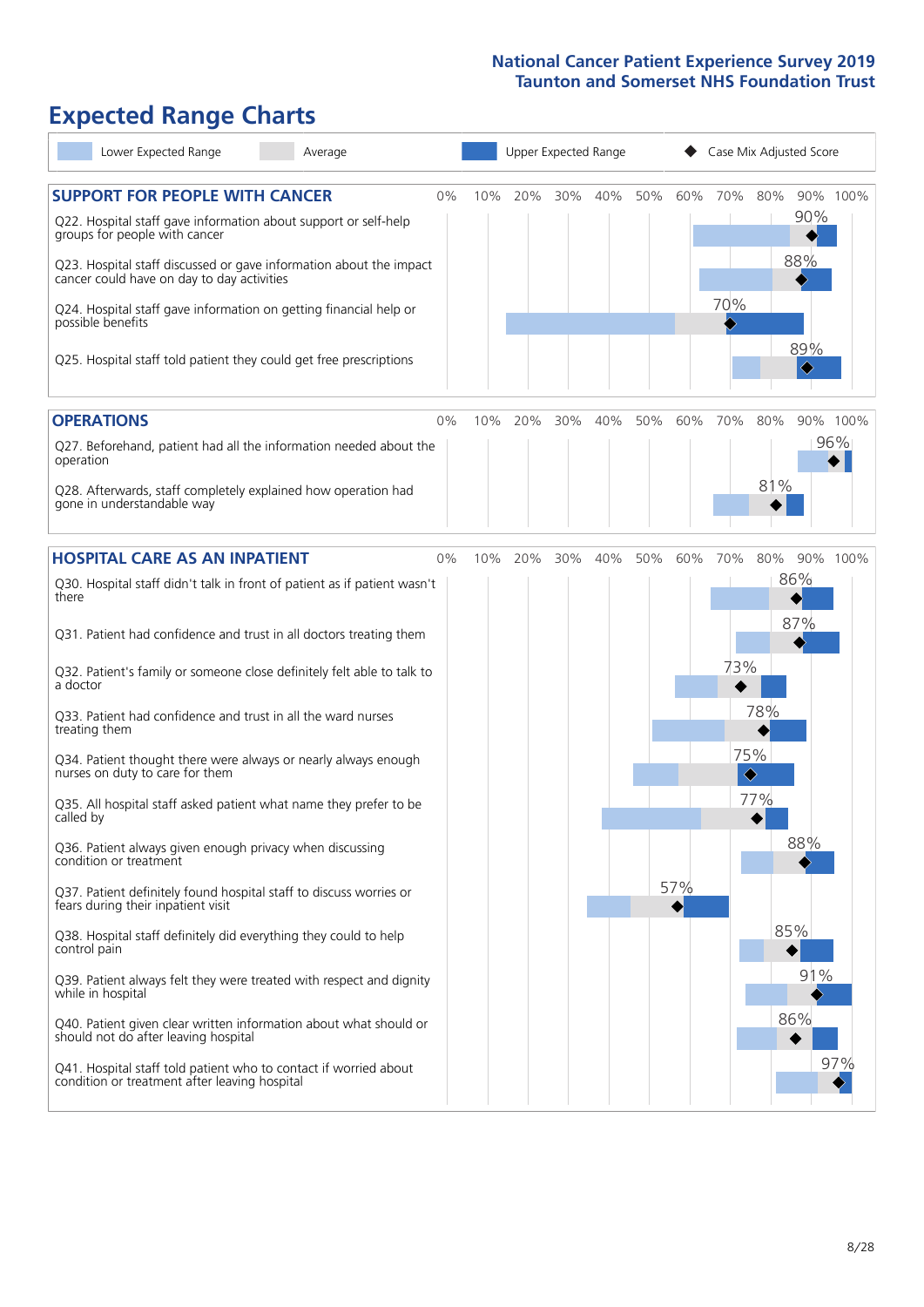# **Expected Range Charts**

| Lower Expected Range<br>Average                                                                                                                                                |       |     |     |     | Upper Expected Range |     |     |     | Case Mix Adjusted Score |     |          |
|--------------------------------------------------------------------------------------------------------------------------------------------------------------------------------|-------|-----|-----|-----|----------------------|-----|-----|-----|-------------------------|-----|----------|
| <b>HOSPITAL CARE AS A DAY PATIENT / OUTPATIENT 0%</b><br>Q43. Patient definitely found hospital staff to discuss worries or<br>fears during their outpatient or day case visit |       | 10% | 20% | 30% | 40%                  | 50% | 60% | 73% | 70% 80%                 |     | 90% 100% |
| Q44. Cancer doctor had the right documents at patient's last<br>outpatient appointment                                                                                         |       |     |     |     |                      |     |     |     |                         |     | 97%      |
| Q46. Beforehand patient completely had all information needed<br>about radiotherapy treatment<br>Q47. Patient completely given understandable information about                |       |     |     |     |                      |     | 62% |     | 84%                     |     |          |
| whether radiotherapy was working                                                                                                                                               |       |     |     |     |                      |     |     |     |                         | 85% |          |
| Q49. Beforehand patient completely had all information needed<br>about chemotherapy treatment                                                                                  |       |     |     |     |                      |     |     | 74% |                         |     |          |
| Q50. Patient given enough information about whether<br>chemotherapy was working in a completely understandable way                                                             |       |     |     |     |                      |     |     |     |                         |     |          |
| <b>HOME CARE AND SUPPORT</b>                                                                                                                                                   | 0%    | 10% | 20% | 30% | 40%                  | 50% | 60% | 70% | 80%                     |     | 90% 100% |
| Q51. Hospital staff definitely gave family or someone close all the<br>information needed to help care at home                                                                 |       |     |     |     |                      |     | 62% |     |                         |     |          |
| Q52. Patient definitely given enough support from health or social<br>services during treatment                                                                                |       |     |     |     |                      | 52% |     |     |                         |     |          |
| Q53. Patient definitely given enough support from health or social<br>services after treatment                                                                                 |       |     |     |     | 43%                  |     |     |     |                         |     |          |
| <b>CARE FROM YOUR GENERAL PRACTICE</b>                                                                                                                                         | 0%    | 10% | 20% | 30% | 40%                  | 50% | 60% | 70% | 80%                     |     | 90% 100% |
| Q54. GP given enough information about patient's condition and<br>treatment                                                                                                    |       |     |     |     |                      |     |     |     |                         |     | 98%      |
| Q55. General practice staff definitely did everything they could to<br>support patient during treatment                                                                        |       |     |     |     |                      |     | 62% |     |                         |     |          |
| <b>YOUR OVERALL NHS CARE</b>                                                                                                                                                   | $0\%$ | 10% | 20% | 30% | 40%                  | 50% | 60% | 70% | 80%                     |     | 90% 100% |
| Q56. Different people treating and caring for patient always work<br>well together to give best possible care                                                                  |       |     |     |     |                      |     |     |     | 77%                     |     |          |
| Q57. Patient given a care plan                                                                                                                                                 |       |     |     |     | 37%                  |     |     |     |                         |     |          |
| Q58. Overall the administration of care was good or very good                                                                                                                  |       |     |     |     |                      |     |     |     |                         | 92% |          |
| Q59. Patient felt length of time for attending clinics and<br>appointments for cancer was about right                                                                          |       |     |     |     |                      |     |     |     | 81%<br>♦                |     |          |
| Q60. Someone discussed with patient whether they would like to<br>take part in cancer research                                                                                 |       |     |     |     | 39%                  |     |     |     |                         |     |          |
|                                                                                                                                                                                | 0     |     | 2   | 3   | 4                    | 5   | 6   |     | 8                       | 9   | 10       |
| Q61. Patient's average rating of care scored from very poor to very<br>good                                                                                                    |       |     |     |     |                      |     |     |     |                         | 8.9 |          |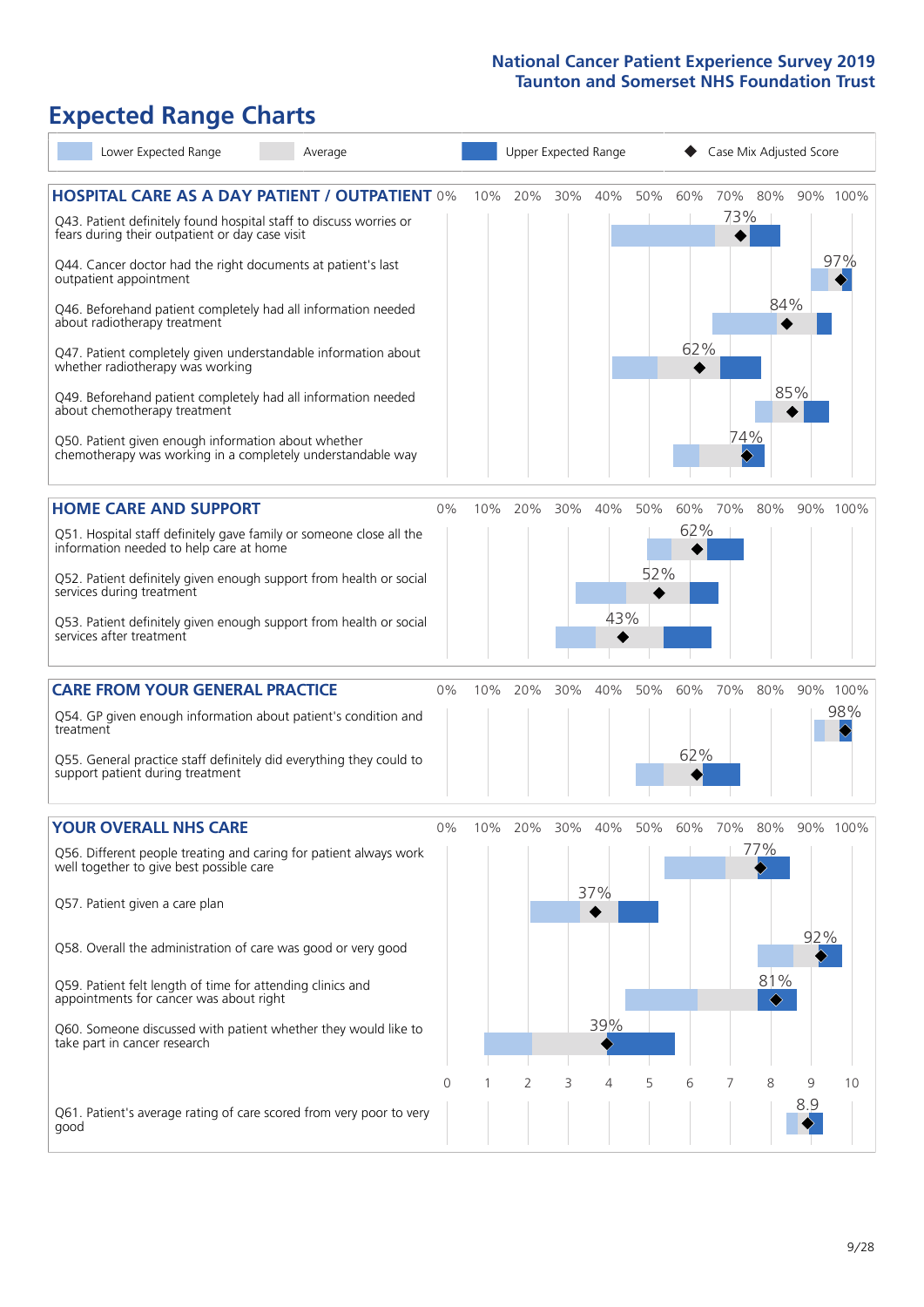# **Comparability Tables**

\* Indicates where a score has been suppressed because there are less than 21 responses.

\*\* No score available for 2018.

 $\triangle$  or  $\nabla$ 

Change 2018-2019: Indicates where 2019 score is significantly higher or lower than 2018 score Change Overall: Indicates significant change overall (2015, 2016, 2017, 2018 and 2019).

Adjusted Score below Lower Expected Range Adjusted Score between Upper and Lower Expected Ranges Adjusted Score above Upper Expected Range

|                                                                             | <b>Unadjusted Scores</b><br>Case Mix Adjusted Scores |               |           |               |                                 |         |               |                                            |                |                   |
|-----------------------------------------------------------------------------|------------------------------------------------------|---------------|-----------|---------------|---------------------------------|---------|---------------|--------------------------------------------|----------------|-------------------|
|                                                                             | 2018<br>n                                            | 2018<br>Score | 2019<br>n | 2019<br>Score | Change Change <br>2018-<br>2019 | Overall | 2019<br>Score | Lower<br><b>Expected Expected</b><br>Range | Upper<br>Range | National<br>Score |
| <b>SEEING YOUR GP</b>                                                       |                                                      |               |           |               |                                 |         |               |                                            |                |                   |
| Q1. Saw GP once or twice before being told they needed to go<br>to hospital | 504                                                  | 80%           | 449       | 81%           |                                 |         | 80%           | 75%                                        | 83%            | 79%               |
| Q2. Patient thought they were seen as soon as necessary                     | 638                                                  | 86%           | 581       | 88%           |                                 |         | 87%           | 81%                                        | 87%            | 84%               |
|                                                                             |                                                      |               |           |               |                                 |         |               |                                            |                |                   |
| <b>DIAGNOSTIC TESTS</b>                                                     |                                                      |               |           |               |                                 |         |               |                                            |                |                   |
| Q5. Received all the information needed about the test                      | $**$                                                 | $* *$         | 527       | 95%           |                                 |         | 95%           | 93%                                        | 97%            | 95%               |
| $\Omega$ The length of time waiting for the test to be done was             |                                                      |               |           |               |                                 |         |               |                                            |                |                   |

| Q6. The length of time waiting for the test to be done was<br>about right | 570 | 88% | 531 | 93% |  |     | 85% | 91% | 88% |
|---------------------------------------------------------------------------|-----|-----|-----|-----|--|-----|-----|-----|-----|
| Q7. Test results explained in completely understandable way               | 579 | 81% | 538 | 83% |  | 83% | 76% | 83% | 80% |

| Q10. Patient told they could bring a family member or friend<br>when first told they had cancer | 590 | 79% | 553 | 81% |  | 80% | 72%             | 82% | <b>77%</b> |
|-------------------------------------------------------------------------------------------------|-----|-----|-----|-----|--|-----|-----------------|-----|------------|
| Q11. Patient felt they were told sensitively that they had cancer                               | 643 | 86% | 598 | 87% |  | 86% | 83%             | 89% | 86%        |
| Q12. Patient completely understood the explanation of what<br>was wrong                         | 653 | 74% | 600 | 76% |  | 75% | 70%             | 77% | 73%        |
| Q13. Patient given easy to understand written information<br>about the type of cancer they had  | 563 | 78% | 542 | 80% |  | 78% | 71 <sub>%</sub> | 78% | 74%        |

|  |  | <b>DECIDING THE BEST TREATMENT FOR YOU</b> |
|--|--|--------------------------------------------|
|--|--|--------------------------------------------|

| Q14. Patient felt that treatment options were completely<br>explained                                   | 562  | 85% | 520 | 84% | 84% | 80% | 87% | 83% |
|---------------------------------------------------------------------------------------------------------|------|-----|-----|-----|-----|-----|-----|-----|
| Q15. Patient felt possible side effects were definitely explained<br>in an understandable way           | 627  | 74% | 565 | 74% | 73% | 69% | 76% | 73% |
| Q16. Patient definitely given practical advice and support in<br>dealing with side effects of treatment | 624  | 72% | 568 | 69% | 69% | 63% | 71% | 67% |
| Q17. Patient definitely told about side effects that could affect<br>them in the future                 | 575  | 59% | 529 | 62% | 61% | 53% | 61% | 57% |
| Q18. Patient definitely involved as much as they wanted in<br>decisions about care and treatment        | $**$ | **  | 584 | 82% | 81% | 78% | 84% | 81% |

| <b>CLINICAL NURSE SPECIALIST (CNS)</b>                                                    |     |     |     |     |  |     |     |     |     |
|-------------------------------------------------------------------------------------------|-----|-----|-----|-----|--|-----|-----|-----|-----|
| Q19. Patient given the name of a CNS who would support them<br>through their treatment    | 622 | 93% | 569 | 96% |  | 96% | 89% | 95% | 92% |
| Q20. Patient found it very or quite easy to contact their CNS                             | 517 | 88% | 495 | 90% |  | 90% | 80% | 89% | 85% |
| Q21. Patient got understandable answers to important<br>questions all or most of the time | 505 | 91% | 464 | 90% |  | 90% | 84% | 90% | 87% |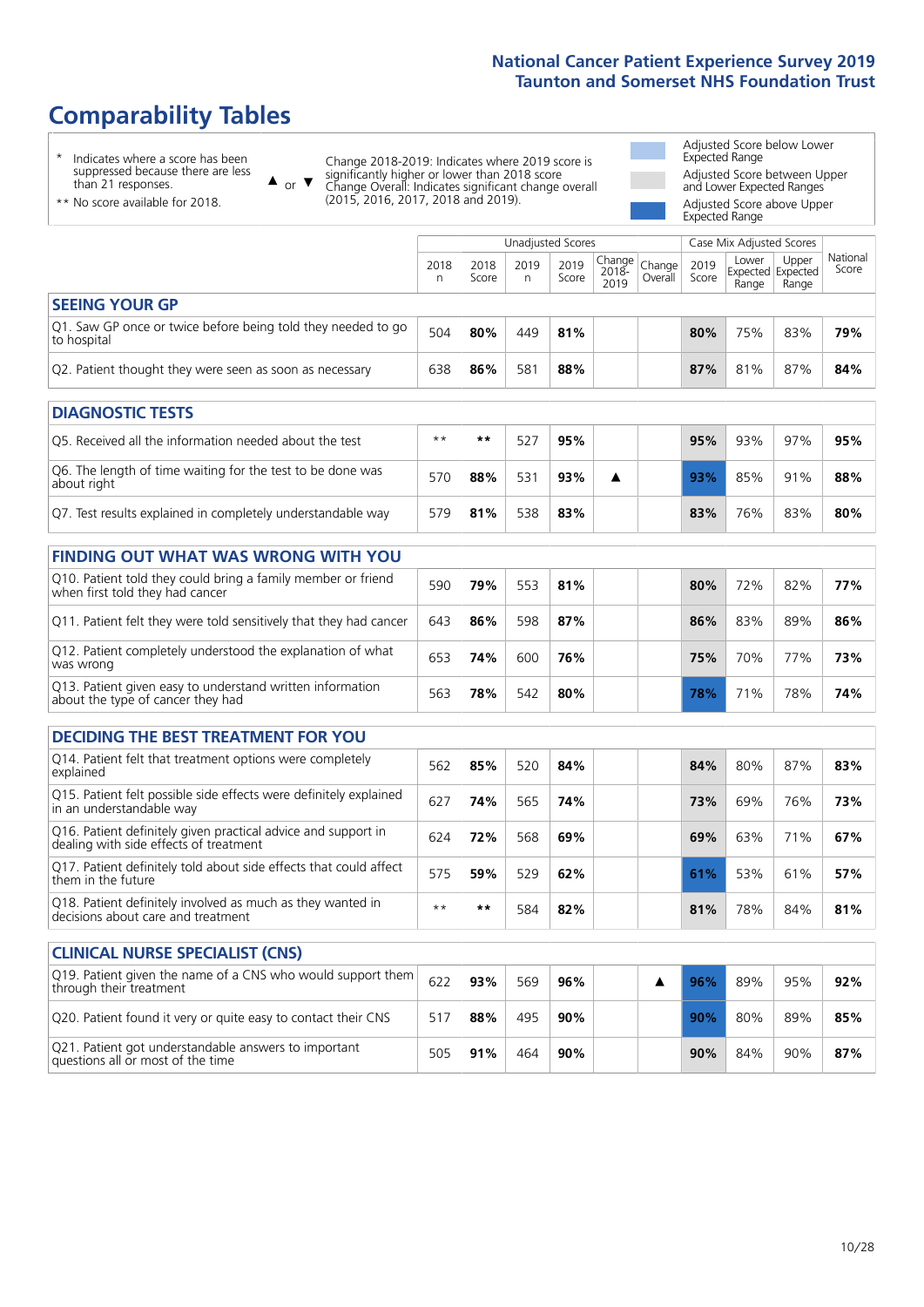# **Comparability Tables**

\* Indicates where a score has been suppressed because there are less than 21 responses.

\*\* No score available for 2018.

 $\triangle$  or  $\nabla$ 

Change 2018-2019: Indicates where 2019 score is significantly higher or lower than 2018 score Change Overall: Indicates significant change overall (2015, 2016, 2017, 2018 and 2019).

Adjusted Score below Lower Expected Range Adjusted Score between Upper and Lower Expected Ranges Adjusted Score above Upper Expected Range

|                                                                                                                   |              |               | <b>Unadjusted Scores</b> |               |                         |                   |               | Case Mix Adjusted Scores            |                |                   |
|-------------------------------------------------------------------------------------------------------------------|--------------|---------------|--------------------------|---------------|-------------------------|-------------------|---------------|-------------------------------------|----------------|-------------------|
|                                                                                                                   | 2018<br>n    | 2018<br>Score | 2019<br>n                | 2019<br>Score | Change<br>2018-<br>2019 | Change<br>Overall | 2019<br>Score | Lower<br>Expected Expected<br>Range | Upper<br>Range | National<br>Score |
| <b>SUPPORT FOR PEOPLE WITH CANCER</b>                                                                             |              |               |                          |               |                         |                   |               |                                     |                |                   |
| Q22. Hospital staff gave information about support or self-help<br>groups for people with cancer                  | 480          | 89%           | 499                      | 91%           |                         | A                 | 90%           | 85%                                 | 91%            | 88%               |
| Q23. Hospital staff discussed or gave information about the<br>impact cancer could have on day to day activities  | 433          | 88%           | 416                      | 88%           |                         |                   | 88%           | 80%                                 | 88%            | 84%               |
| Q24. Hospital staff gave information on getting financial help or<br>possible benefits                            | 307          | 69%           | 317                      | 70%           |                         | ▲                 | 70%           | 56%                                 | 69%            | 63%               |
| Q25. Hospital staff told patient they could get free prescriptions                                                | 297          | 89%           | 312                      | 90%           |                         |                   | 89%           | 77%                                 | 86%            | 82%               |
| <b>OPERATIONS</b>                                                                                                 |              |               |                          |               |                         |                   |               |                                     |                |                   |
| Q27. Beforehand, patient had all the information needed about<br>the operation                                    | 322          | 96%           | 303                      | 96%           |                         |                   | 96%           | 94%                                 | 98%            | 96%               |
| Q28. Afterwards, staff completely explained how operation had<br>gone in understandable way                       | 329          | 78%           | 304                      | 82%           |                         |                   | 81%           | 75%                                 | 84%            | 79%               |
| <b>HOSPITAL CARE AS AN INPATIENT</b>                                                                              |              |               |                          |               |                         |                   |               |                                     |                |                   |
| Q30. Hospital staff didn't talk in front of patient as if patient<br>wasn't there                                 | $**$         | $***$         | 308                      | 87%           |                         |                   | 86%           | 80%                                 | 88%            | 84%               |
| Q31. Patient had confidence and trust in all doctors treating<br>them                                             | $**$         | $***$         | 309                      | 88%           |                         |                   | 87%           | 80%                                 | 88%            | 84%               |
| Q32. Patient's family or someone close definitely felt able to talk<br>to a doctor                                | $\star\star$ | $***$         | 267                      | 73%           |                         |                   | 73%           | 67%                                 | 78%            | 72%               |
| Q33. Patient had confidence and trust in all the ward nurses<br>treating them                                     | $**$         | **            | 307                      | 79%           |                         |                   | 78%           | 69%                                 | 80%            | 74%               |
| Q34. Patient thought there were always or nearly always<br>enough nurses on duty to care for them                 | $**$         | $***$         | 305                      | 76%           |                         |                   | 75%           | 57%                                 | 72%            | 64%               |
| Q35. All hospital staff asked patient what name they prefer to<br>be called by                                    | $**$         | $***$         | 303                      | 77%           |                         |                   | 77%           | 63%                                 | 79%            | 71%               |
| Q36. Patient always given enough privacy when discussing<br>condition or treatment                                | $\star\star$ | $***$         | 310                      | 89%           |                         |                   | 88%           | 81%                                 | 89%            | 85%               |
| Q37. Patient definitely found hospital staff to discuss worries or<br>fears during their inpatient visit          | $* *$        | $***$         | 225                      | 58%           |                         |                   | 57%           | 45%                                 | 58%            | 52%               |
| Q38. Hospital staff definitely did everything they could to help<br>control pain                                  | $* *$        | $***$         | 266                      | 86%           |                         |                   | 85%           | 78%                                 | 87%            | 83%               |
| Q39. Patient always felt they were treated with respect and<br>dignity while in hospital                          | $***$        | $***$         | 309                      | 92%           |                         |                   | 91%           | 84%                                 | 91%            | 88%               |
| Q40. Patient given clear written information about what should<br>or should not do after leaving hospital         | $* *$        | $***$         | 279                      | 87%           |                         |                   | 86%           | 81%                                 | 90%            | 86%               |
| Q41. Hospital staff told patient who to contact if worried about<br>condition or treatment after leaving hospital | $**$         | **            | 296                      | 97%           |                         |                   | 97%           | 92%                                 | 97%            | 94%               |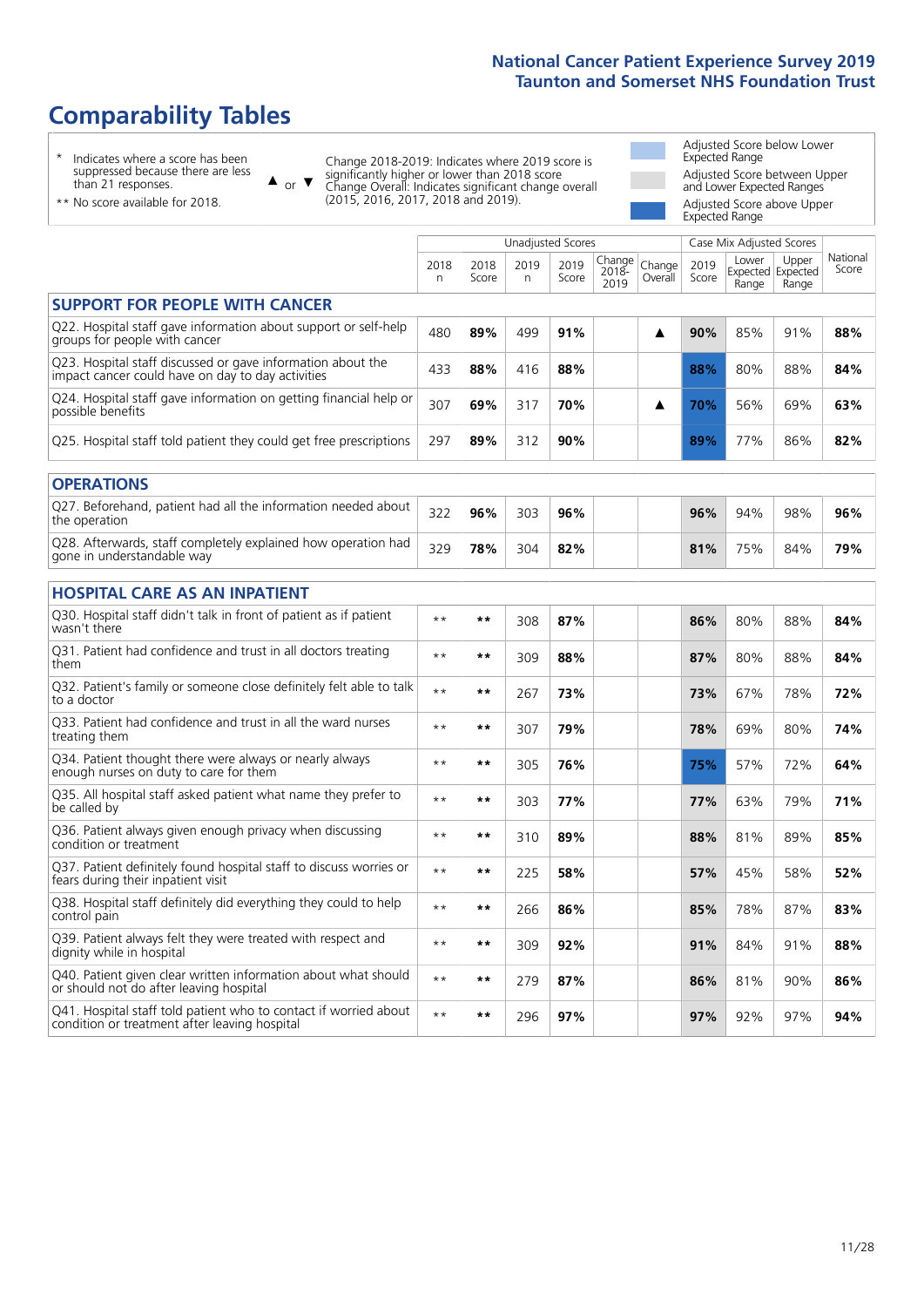# **Comparability Tables**

\* Indicates where a score has been suppressed because there are less than 21 responses.

\*\* No score available for 2018.

 $\triangle$  or  $\nabla$ 

Change 2018-2019: Indicates where 2019 score is significantly higher or lower than 2018 score Change Overall: Indicates significant change overall (2015, 2016, 2017, 2018 and 2019).

Adjusted Score below Lower Expected Range Adjusted Score between Upper and Lower Expected Ranges Adjusted Score above Upper Expected Range

|                                                                                                                       |                      |               | Unadjusted Scores |               |                         |                   |               | Case Mix Adjusted Scores            |                |                   |
|-----------------------------------------------------------------------------------------------------------------------|----------------------|---------------|-------------------|---------------|-------------------------|-------------------|---------------|-------------------------------------|----------------|-------------------|
|                                                                                                                       | 2018<br>$\mathsf{n}$ | 2018<br>Score | 2019<br>n         | 2019<br>Score | Change<br>2018-<br>2019 | Change<br>Overall | 2019<br>Score | Lower<br>Expected Expected<br>Range | Upper<br>Range | National<br>Score |
| <b>HOSPITAL CARE AS A DAY PATIENT / OUTPATIENT</b>                                                                    |                      |               |                   |               |                         |                   |               |                                     |                |                   |
| Q43. Patient definitely found hospital staff to discuss worries or<br>fears during their outpatient or day case visit | 464                  | 74%           | 443               | 73%           |                         |                   | 73%           | 66%                                 | 75%            | 71%               |
| Q44. Cancer doctor had the right documents at patient's last<br>outpatient appointment                                | 565                  | 96%           | 533               | 97%           |                         |                   | 97%           | 94%                                 | 98%            | 96%               |
| Q46. Beforehand patient completely had all information needed<br>about radiotherapy treatment                         | 196                  | 87%           | 180               | 84%           |                         |                   | 84%           | 81%                                 | 91%            | 86%               |
| Q47. Patient completely given understandable information<br>about whether radiotherapy was working                    | 150                  | 67%           | 154               | 63%           |                         |                   | 62%           | 52%                                 | 68%            | 60%               |
| Q49. Beforehand patient completely had all information needed<br>about chemotherapy treatment                         | 363                  | 87%           | 332               | 85%           |                         |                   | 85%           | 80%                                 | 88%            | 84%               |
| Q50. Patient given enough information about whether<br>chemotherapy was working in a completely understandable way    | 323                  | 72%           | 306               | 74%           |                         |                   | 74%           | 62%                                 | 73%            | 68%               |
| <b>HOME CARE AND SUPPORT</b>                                                                                          |                      |               |                   |               |                         |                   |               |                                     |                |                   |
|                                                                                                                       |                      |               |                   |               |                         |                   |               |                                     |                |                   |
| Q51. Hospital staff definitely gave family or someone close all<br>the information needed to help care at home        | 517                  | 62%           | 472               | 63%           |                         |                   | 62%           | 55%                                 | 64%            | 60%               |
| Q52. Patient definitely given enough support from health or<br>social services during treatment                       | 280                  | 54%           | 258               | 52%           |                         |                   | 52%           | 44%                                 | 60%            | 52%               |
| Q53. Patient definitely given enough support from health or<br>social services after treatment                        | 180                  | 42%           | 150               | 43%           |                         |                   | 43%           | 37%                                 | 53%            | 45%               |
| <b>CARE FROM YOUR GENERAL PRACTICE</b>                                                                                |                      |               |                   |               |                         |                   |               |                                     |                |                   |
| Q54. GP given enough information about patient's condition<br>and treatment                                           | 584                  | 97%           | 533               | 98%           |                         |                   | 98%           | 93%                                 | 97%            | 95%               |
| Q55. General practice staff definitely did everything they could<br>to support patient during treatment               | 444                  | 66%           | 396               | 62%           |                         | ▼                 | 62%           | 53%                                 | 63%            | 58%               |
| <b>YOUR OVERALL NHS CARE</b>                                                                                          |                      |               |                   |               |                         |                   |               |                                     |                |                   |
|                                                                                                                       |                      |               |                   |               |                         |                   |               |                                     |                |                   |
| Q56. Different people treating and caring for patient always<br>work well together to give best possible care         | $\star\star$         | $***$         | 574               | 78%           |                         |                   | 77%           | 69%                                 | 77%            | 73%               |
| Q57. Patient given a care plan                                                                                        | 499                  | 36%           | 440               | 38%           |                         |                   | 37%           | 33%                                 | 42%            | 38%               |
| Q58. Overall the administration of care was good or very good                                                         | 647                  | 91%           | 593               | 93%           |                         |                   | 92%           | 86%                                 | 92%            | 89%               |
| Q59. Patient felt length of time for attending clinics and<br>appointments for cancer was about right                 | 647                  | 82%           | 593               | 82%           |                         |                   | 81%           | 62%                                 | 77%            | 69%               |
| Q60. Someone discussed with patient whether they would like<br>to take part in cancer research                        | 604                  | 33%           | 553               | 38%           |                         | ▲                 | 39%           | 21%                                 | 40%            | 30%               |
| Q61. Patient's average rating of care scored from very poor to<br>very good                                           | 642                  | 9.0           | 589               | 9.0           |                         |                   | 8.9           | 8.7                                 | 8.9            | 8.8               |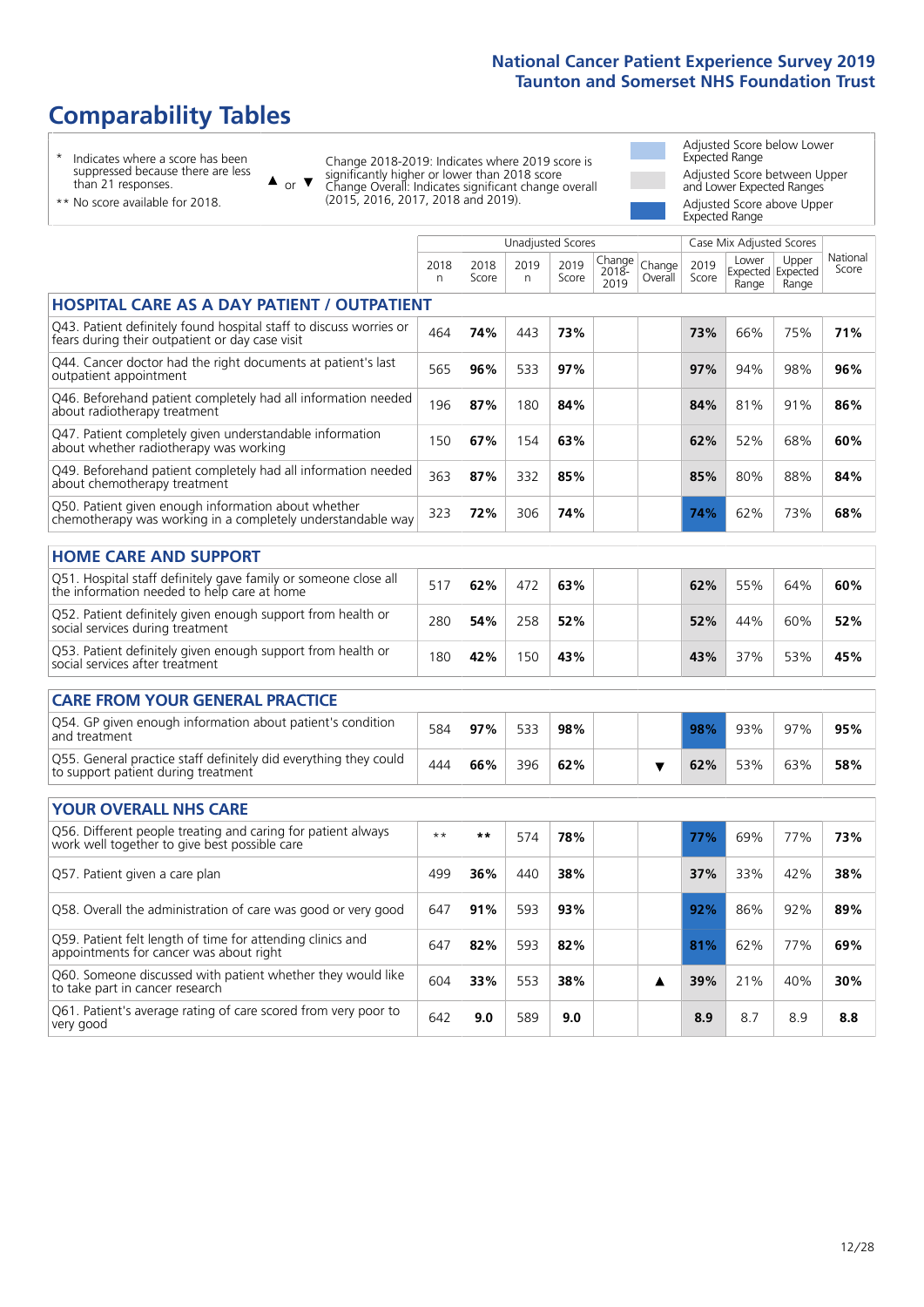# **Tumour Type Tables**

- \* Indicates where a score has been suppressed because there are less than 21 responses.
- n.a. Indicates that there were no respondents for that tumour group.

| <b>SEEING YOUR GP</b>                           |              |              |               |            |                |                |                             | Tumour Group |          |         |         |                 |                                                     |         |                |
|-------------------------------------------------|--------------|--------------|---------------|------------|----------------|----------------|-----------------------------|--------------|----------|---------|---------|-----------------|-----------------------------------------------------|---------|----------------|
|                                                 |              | Brain<br>CNS | <b>Breast</b> | Colorectal | Gynaecological | Haematological | Head and<br>Neck            | Lung         | Prostate | Sarcoma | Skin    | Upper<br>Gastro | Urological                                          | Other   | All<br>Cancers |
| Q1. Saw GP once or twice before being told they | <b>Trust</b> | n.a.         |               |            |                |                | 91% 73% 80% 71% 64% 73% 89% |              |          |         | $\star$ |                 | 84%                                                 | $\ast$  | 81%            |
| needed to go to hospital<br>National            |              | 59%          |               |            |                |                |                             |              |          |         |         |                 | 94% 75% 77% 67% 79% 71% 82% 71% 90% 74% 83% 74% 79% |         |                |
| Q2. Patient thought they were seen as soon as   | <b>Trust</b> | n.a.         | 92%           |            |                |                | 78% 97% 81% 81% 91% 89%     |              |          | $\star$ | $\star$ | $\star$         | 92%                                                 | $\star$ | 88%            |
| necessary<br>National                           |              | 79%          |               |            |                |                |                             |              |          |         |         |                 | 89% 83% 81% 82% 81% 84% 86% 69% 85% 79% 85% 79%     |         | 84%            |

#### **DIAGNOSTIC TESTS** Tumour Group

|                                                   |                                                                  | Brain | Breast | olorectal.<br>LGT<br>$\cup$ | ᢛ<br>Gynaecologic | aematological | Head and<br>Neck             | Lung | Prostate | Sarcoma | Skin    | Upper<br>Gastro | Jrologica                                               | Other   | All<br>Cancers |
|---------------------------------------------------|------------------------------------------------------------------|-------|--------|-----------------------------|-------------------|---------------|------------------------------|------|----------|---------|---------|-----------------|---------------------------------------------------------|---------|----------------|
| Q5. Received all the information needed about     | <b>Trust</b>                                                     | n.a.  |        |                             |                   |               | 96% 97% 91% 97% 91% 88% 100% |      |          |         |         |                 | 93%                                                     | $\star$ | 95%            |
| the test                                          | National                                                         | 93%   |        | 95% 95%                     |                   |               | 93% 95% 93% 95% 95%          |      |          | 93%     | 96%     |                 | 95% 95% 95%                                             |         | 95%            |
| Q6. The length of time waiting for the test to be | Trust                                                            | n.a.  |        | $92\%$ 91%                  |                   |               | 94% 96% 100% 88%             |      | 93%      |         | $\star$ | $\star$         | 98%                                                     | $\star$ | 93%            |
| done was about right                              | National                                                         |       |        |                             |                   |               |                              |      |          |         |         |                 | 84% 91% 88% 86% 89% 88% 87% 87% 81% 87% 84% 87% 86% 88% |         |                |
| Q7. Test results explained in completely          | Trust                                                            | n.a.  |        |                             |                   |               | 84% 82% 89% 91% 64% 88% 87%  |      |          |         | $\star$ | $\star$         | 74%                                                     | $\star$ | 83%            |
| understandable way                                | National 71% 83% 82% 77% 77% 79% 80% 80% 78% 84% 75% 80% 76% 80% |       |        |                             |                   |               |                              |      |          |         |         |                 |                                                         |         |                |

|                                                        | <b>FINDING OUT WHAT WAS WRONG WITH YOU</b> |        |               |                       |                         |                         |                  |                 |          |          |         | <b>Tumour Group</b> |           |         |                |  |  |  |  |  |
|--------------------------------------------------------|--------------------------------------------|--------|---------------|-----------------------|-------------------------|-------------------------|------------------|-----------------|----------|----------|---------|---------------------|-----------|---------|----------------|--|--|--|--|--|
|                                                        |                                            | Brain  | <b>Breast</b> | olorectal<br>LGT<br>Ū | Gynaecological          | Haematological          | Head and<br>Neck | Lung            | Prostate | Sarcoma  | Skin    | Upper<br>Gastro     | Jrologica | Other   | All<br>Cancers |  |  |  |  |  |
| Trust<br>Q10. Patient told they could bring a family   |                                            | n.a.   | 80%           | 88%                   | 71%                     | 73% 82% 82%             |                  |                 | 88%      | $\star$  | $\star$ | $\star$             | 84%       | $\star$ | 81%            |  |  |  |  |  |
| member or friend when first told they had cancer       | National                                   | 85%    | 82%           | 82%                   |                         | 71%   71%   71%   77%   |                  |                 | 79%      | 73%      | 69%     | 76%                 | 73%       | 75%     | 77%            |  |  |  |  |  |
| Q11. Patient felt they were told sensitively that      | Trust                                      | n.a.   | 83%           | 89%                   |                         | 92% 84% 96% 89%         |                  |                 | 96%      | $^\star$ | $\star$ | $\star$             | 80%       | $\star$ | 87%            |  |  |  |  |  |
| they had cancer                                        | National                                   | 79%    |               | 89% 87%               | 82% 84% 87% 83% 86% 84% |                         |                  |                 |          |          | 89%     | 81%                 | 84% 83%   |         | 86%            |  |  |  |  |  |
| Q12. Patient completely understood the                 | Trust                                      | n.a.   | 73%           | 75%                   |                         | 68% 71% 81% 83% 84%     |                  |                 |          | $\star$  |         |                     | 86%       | $\star$ | 76%            |  |  |  |  |  |
| explanation of what was wrong<br>National              |                                            | $66\%$ | 77%           | 79%                   | 73%                     |                         |                  | 60%   78%   76% | 79%      | 67%      | 80%     | 70%                 | 77%       | 70%     | 73%            |  |  |  |  |  |
| Trust<br>Q13. Patient given easy to understand written |                                            | n.a.   | 79%           | 76%                   | 90%                     | 77% 67% 87% 91%         |                  |                 |          | $\star$  | $\star$ | $\star$             | 70%       | $\star$ | 80%            |  |  |  |  |  |
| information about the type of cancer they had          | National                                   | 66%    | 78%           | 73%                   |                         | 71% 76% 69% 67% 83% 67% |                  |                 |          |          | 84%     |                     | 67% 74%   | 65%     | 74%            |  |  |  |  |  |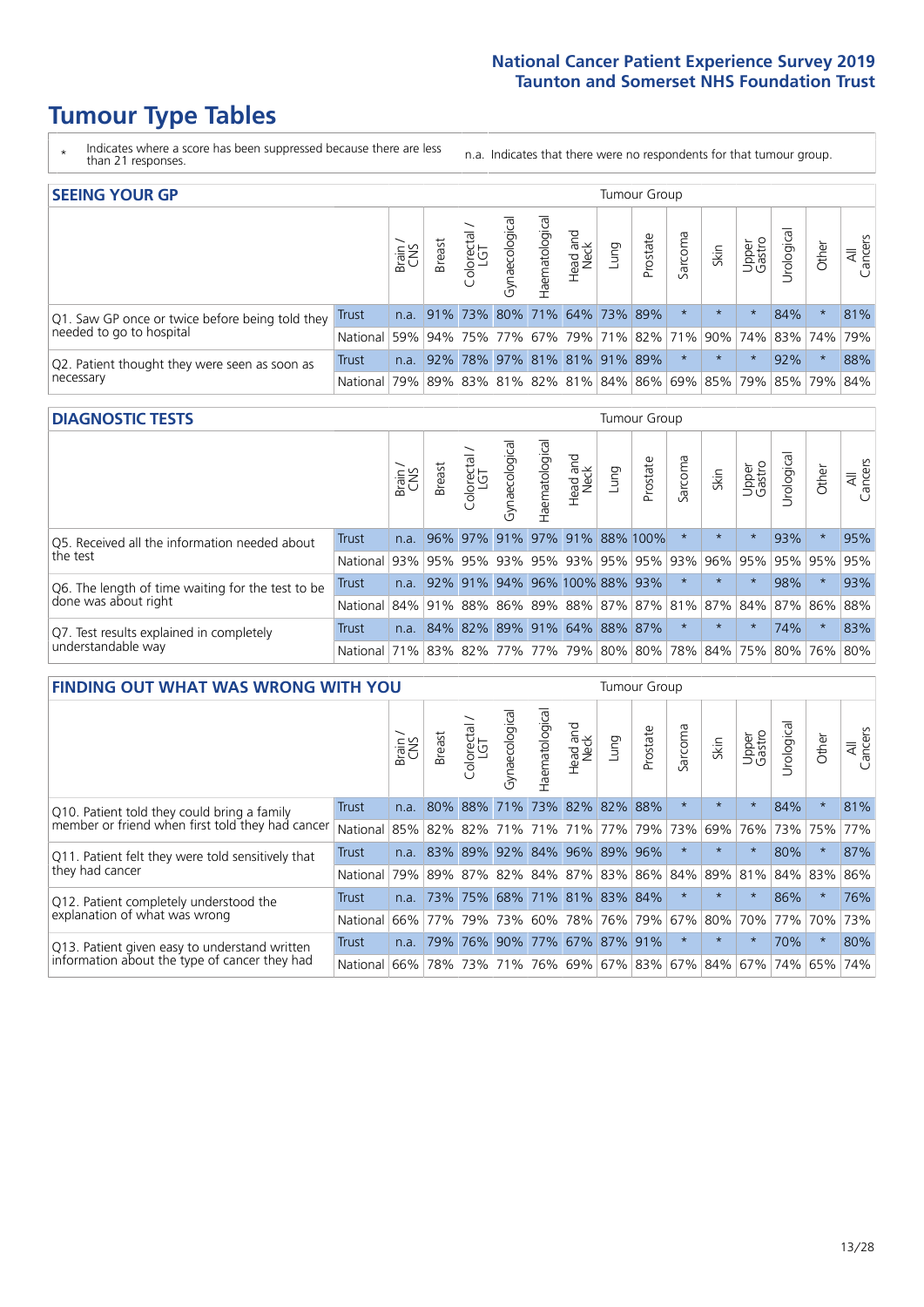# **Tumour Type Tables**

\* Indicates where a score has been suppressed because there are less than 21 responses.

n.a. Indicates that there were no respondents for that tumour group.

| <b>DECIDING THE BEST TREATMENT FOR YOU</b>         |                                                  | <b>Tumour Group</b> |               |                             |                |                |                        |                             |          |          |         |                 |            |         |                |
|----------------------------------------------------|--------------------------------------------------|---------------------|---------------|-----------------------------|----------------|----------------|------------------------|-----------------------------|----------|----------|---------|-----------------|------------|---------|----------------|
|                                                    |                                                  | Brain               | <b>Breast</b> | blorectal.<br>LGT<br>$\cup$ | Gynaecological | Haematological | ad and<br>Neck<br>Head | Lung                        | Prostate | Sarcoma  | Skin    | Upper<br>Gastro | Jrological | Other   | All<br>Cancers |
| Q14. Patient felt that treatment options were      | <b>Trust</b>                                     | n.a.                |               | 85% 85%                     | 85%            | 80% 91%        |                        | 94%                         | 85%      | $\star$  |         | $\star$         | 83%        | $\star$ | 84%            |
| completely explained<br>National                   |                                                  | 85%                 |               |                             |                |                |                        | 85% 85% 85% 82% 87% 84% 83% |          | 83%      | 89%     | 81%             | 83%        | 79%     | 83%            |
| Q15. Patient felt possible side effects were       | Trust                                            | n.a.                | 71%           | 76%                         | 81%            |                |                        | 70%   71%   83%   72%       |          | $\star$  |         | $\star$         | 79%        | $\star$ | 74%            |
| definitely explained in an understandable way      | National                                         | 69%                 | 74%           | 76%                         | 75%            | 69%            | 73%                    |                             | 74% 73%  | 73%      | 77%     | 72%             | 71%        | 70%     | 73%            |
| Q16. Patient definitely given practical advice and | Trust                                            | n.a.                | 70%           | 68%                         |                | 67% 63% 76%    |                        |                             | 77% 71%  | $\star$  | $\star$ | $\star$         | 61%        | $\star$ | 69%            |
| support in dealing with side effects of treatment  | National                                         | 63%                 | 70%           | 70%                         |                |                | 69% 65% 70%            |                             | 69% 65%  | 66%      | 71%     | 66%             | 63% 64%    |         | 67%            |
| Q17. Patient definitely told about side effects    | Trust                                            | n.a.                | 56%           | 58%                         |                |                |                        | 75% 56% 70% 68% 74%         |          | $^\star$ | $\star$ | $\star$         | 56%        | $\star$ | 62%            |
| that could affect them in the future               | National                                         | 62%                 | 57%           | 59%                         |                |                |                        | 56% 51% 64% 56% 66%         |          | 54%      | 66%     | 53%             | 56%        | 52%     | 57%            |
| Q18. Patient definitely involved as much as they   | Trust                                            | n.a.                | 76%           |                             |                |                |                        | 89% 88% 84% 72% 83% 85%     |          | $\star$  | $\star$ | $\star$         | 73%        | $\star$ | 82%            |
| wanted in decisions about care and treatment       | National 79% 81% 83% 81% 80% 81% 81% 84% 81% 87% |                     |               |                             |                |                |                        |                             |          |          |         | 79%             | 79%        | 78% 81% |                |

#### **CLINICAL NURSE SPECIALIST (CNS)** Tumour Group

|                                             |                 | Brain | Breast          | olorectal<br>LGT | Gynaecologic | ᠊ᢛ<br>Haematologic | Head and<br>Neck                  | Lung | Prostate | Sarcoma | Skin    | Upper<br>Gastro | Urological                                  | Other   | All<br>Cancers |
|---------------------------------------------|-----------------|-------|-----------------|------------------|--------------|--------------------|-----------------------------------|------|----------|---------|---------|-----------------|---------------------------------------------|---------|----------------|
| Q19. Patient given the name of a CNS who    | <b>Trust</b>    | n.a.  |                 | 96% 99%          |              |                    | 97% 97% 100% 100% 99%             |      |          |         | $\star$ | $\star$         | 84%                                         | $\star$ | 96%            |
| would support them through their treatment  | <b>National</b> | 95%   |                 |                  |              |                    | 95% 92% 95% 92% 91% 94% 91% 91% 1 |      |          |         | 91%     | 93%             | 85% 89%                                     |         | 92%            |
| Q20. Patient found it very or quite easy to | <b>Trust</b>    | n.a.  |                 |                  |              |                    | 88% 98% 94% 87% 86% 94% 95%       |      |          | $\star$ | $\star$ | $\star$         | 83%                                         | $\star$ | 90%            |
| contact their CNS                           | National        | 86%   |                 |                  |              |                    | 84% 88% 85% 87% 86% 86% 80% 86%   |      |          |         | 90% 85% |                 | 83% 83%                                     |         | 85%            |
| Q21. Patient got understandable answers to  | Trust           | n.a.  |                 | 88% 93%          | 90%          |                    | 87% 90% 90%                       |      | 96%      |         | $\star$ | $\star$         | 85%                                         | $\star$ | 90%            |
| important questions all or most of the time | National        |       | 82%   87%   89% |                  |              |                    |                                   |      |          |         |         |                 | 86% 89% 88% 86% 87% 87% 93% 86% 87% 86% 87% |         |                |

| <b>SUPPORT FOR PEOPLE WITH CANCER</b>                                                             |              |       |               |                             |                |                |                        |                             |          |         | <b>Tumour Group</b>     |                 |            |         |                |  |  |  |  |  |
|---------------------------------------------------------------------------------------------------|--------------|-------|---------------|-----------------------------|----------------|----------------|------------------------|-----------------------------|----------|---------|-------------------------|-----------------|------------|---------|----------------|--|--|--|--|--|
|                                                                                                   |              | Brain | <b>Breast</b> | olorectal.<br>LGT<br>$\cup$ | Gynaecological | Haematological | ad and<br>Neck<br>Head | Lung                        | Prostate | Sarcoma | Skin                    | Upper<br>Gastro | Jrological | Other   | All<br>Cancers |  |  |  |  |  |
| Q22. Hospital staff gave information about<br>support or self-help groups for people with         | <b>Trust</b> | n.a.  | 91%           | 90%                         | 85%            | $ 92\% $       | 96%                    | 90%                         | 95%      | $\star$ | $\star$                 | $\star$         | 78%        | $\ast$  | 91%            |  |  |  |  |  |
| cancer                                                                                            | National     | 92%   | 92%           | 88%                         |                |                |                        | 87% 86% 88% 87% 91%         |          | 86%     | 90%                     | 88%             | 81%        | 83%     | 88%            |  |  |  |  |  |
| Q23. Hospital staff discussed or gave information<br>about the impact cancer could have on day to | Trust        | n.a.  | 86%           | 89%                         | 96%            |                | 92% 90%                | 90%                         | 95%      | $\star$ | $\star$                 | $\star$         | 74%        | $\ast$  | 88%            |  |  |  |  |  |
| day activities                                                                                    | National     | 84%   | 86%           | 85%                         | 82%            | 84% 84%        |                        | 83% 88%                     |          | 81%     | 86%                     | 83%             | 78%        | 79%     | 84%            |  |  |  |  |  |
| Q24. Hospital staff gave information on getting                                                   | Trust        | n.a.  |               | 74% 54%                     | $\star$        | 66%            | $\star$                |                             | 74% 85%  | $\star$ | $\star$                 | $\star$         | 59%        | $\star$ | 70%            |  |  |  |  |  |
| financial help or possible benefits                                                               | National     | 78%   |               | 68% 61%                     | 66%            | 61%            | 67%                    | 72%                         | 55%      | 64%     | 60%                     | 64%             | 47%        | 59%     | 63%            |  |  |  |  |  |
| Q25. Hospital staff told patient they could get<br>free prescriptions                             | Trust        | n.a.  | 87%           | 91%                         |                | 95%            | $\star$                | $\star$                     | 88%      | $\star$ | $\star$                 | $\star$         | $\star$    | $\star$ | 90%            |  |  |  |  |  |
|                                                                                                   | National     |       | 82% 81% 83%   |                             |                |                |                        | 79%   87%   84%   86%   80% |          |         | 78% 71% 84% 73% 81% 82% |                 |            |         |                |  |  |  |  |  |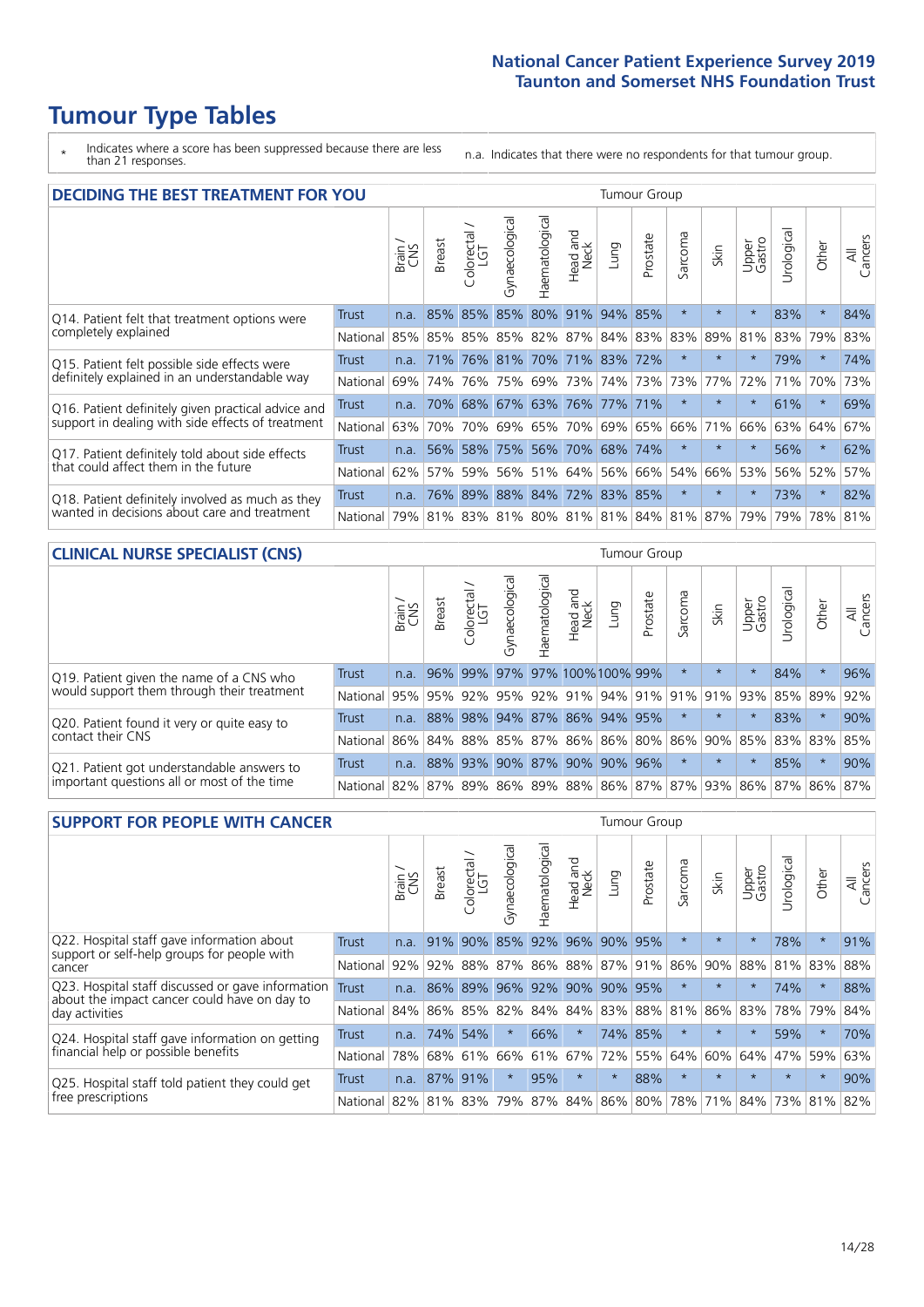# **Tumour Type Tables**

\* Indicates where a score has been suppressed because there are less than 21 responses.

n.a. Indicates that there were no respondents for that tumour group.

| <b>OPERATIONS</b><br>Tumour Group                                                           |          |               |               |                          |                |                |                             |         |          |         |         |                 |            |             |                |
|---------------------------------------------------------------------------------------------|----------|---------------|---------------|--------------------------|----------------|----------------|-----------------------------|---------|----------|---------|---------|-----------------|------------|-------------|----------------|
|                                                                                             |          | Brain.<br>CNS | <b>Breast</b> | ╮<br>Colorectal /<br>LGT | Gynaecological | Haematological | Head and<br>Neck            | Lung    | Prostate | Sarcoma | Skin    | Upper<br>Gastro | Urological | Other       | All<br>Cancers |
| Q27. Beforehand, patient had all the information                                            | Trust    | n.a.          |               | 96% 100% 100%            |                | $\star$        | $\star$                     | $\star$ | $\star$  | $\star$ | $\star$ | $\star$         | 94%        | $\star$     | 96%            |
| needed about the operation                                                                  | National | 96%           |               | 97% 96%                  | 96%            | 94%            | 96%                         |         | 95% 97%  | 95%     | 96%     | 96%             |            | 95% 95%     | 96%            |
| Q28. Afterwards, staff completely explained how<br>operation had gone in understandable way | Trust    | n.a.          |               | 81% 87%                  | 91%            | $\star$        | $\star$                     | $\star$ | $\star$  | $\star$ | $\star$ | $\star$         | 81%        | $\star$     | 82%            |
|                                                                                             | National | 76%           |               | 79% 83%                  | 79%            |                | 78% 79% 79% 78% 80% 82% 79% |         |          |         |         |                 |            | 76% 77% 79% |                |

#### **HOSPITAL CARE AS AN INPATIENT** Tumour Group

|                                                                                                  |              | Brain | <b>Breast</b>        | $\frac{1}{2}$ Colorectal / | Gynaecological  | Haematological | Head and<br>Neck | Lung    | Prostate | Sarcoma | Skin    | Upper<br>Gastro | Urological                                              | Other   | Cancers<br>$\overline{\overline{z}}$ |
|--------------------------------------------------------------------------------------------------|--------------|-------|----------------------|----------------------------|-----------------|----------------|------------------|---------|----------|---------|---------|-----------------|---------------------------------------------------------|---------|--------------------------------------|
| Q30. Hospital staff didn't talk in front of patient                                              | Trust        | n.a.  | 90%                  | 88%                        | 92%             | 89%            | 91%              | $\star$ | 83%      | $\star$ | $\star$ | $\star$         | 78%                                                     | $\star$ | 87%                                  |
| as if patient wasn't there                                                                       | National     | 81%   | 86%                  | 81% 83%                    |                 |                | 84% 83% 81%      |         | 88%      | 86%     | 86%     | 81%             | 83%                                                     | 82%     | 84%                                  |
| 031. Patient had confidence and trust in all                                                     | <b>Trust</b> | n.a.  | 82%                  |                            | 89% 92% 93% 86% |                |                  | $\star$ | 96%      | $\star$ | $\star$ | $\star$         | 81%                                                     | $\star$ | 88%                                  |
| doctors treating them                                                                            | National     | 82%   | 83%                  | 85%                        |                 |                | 83% 82% 87% 83%  |         | 89%      | 86%     | 85%     | 81%             | 85%                                                     | 80%     | 84%                                  |
| Q32. Patient's family or someone close definitely                                                | <b>Trust</b> | n.a.  |                      | 67% 73% 77% 88%            |                 |                | $\star$          | $\star$ | $\star$  | $\star$ | $\star$ | $\star$         | 63%                                                     | $\star$ | 73%                                  |
| felt able to talk to a doctor                                                                    | National     | 67%   | 72%                  | 73%                        | 72%             | 74%            | 75%              | 74%     | 72%      | 71%     | 74%     | 73%             | 71%                                                     | 69%     | 72%                                  |
| Q33. Patient had confidence and trust in all the                                                 | <b>Trust</b> | n.a.  | 80% 80%              |                            |                 | 71% 84% 77%    |                  | $\star$ | 82%      | $\star$ | $\star$ |                 | 72%                                                     | $\star$ | 79%                                  |
| ward nurses treating them                                                                        | National     | 72%   |                      | 73% 72%                    |                 | 71% 77%        | 75%              | 77%     | 79%      | 74%     | 75%     | 73%             | 77%                                                     | 69%     | 74%                                  |
| Q34. Patient thought there were always or nearly                                                 | <b>Trust</b> | n.a.  | 70%                  | 79% 82%                    |                 | 81%            | 77%              | $\star$ | 82%      | $\star$ | $\star$ | $\star$         | 66%                                                     | $\star$ | 76%                                  |
| always enough nurses on duty to care for them                                                    | National     | 68%   | 64%                  | 62%                        |                 |                | 63% 63% 65% 68%  |         | 72%      | 65%     |         | 70% 65%         | 66%                                                     | 60%     | 64%                                  |
| Q35. All hospital staff asked patient what name                                                  | <b>Trust</b> | n.a.  |                      | 68% 71% 74% 80%            |                 |                | $\star$          | $\star$ | 82%      | $\star$ | $\star$ | $\star$         | 81%                                                     | $\star$ | 77%                                  |
| they prefer to be called by                                                                      | National     | 68%   | 62%                  | 74%                        | 65%             | 72%            | 71%              | 76%     | 72%      | 74%     | 70%     | 78%             | 76%                                                     | 69%     | 71%                                  |
| Q36. Patient always given enough privacy when                                                    | <b>Trust</b> | n.a.  | 87%                  | 95%                        | 83%             |                | 86% 100%         | $\star$ | 100%     | $\star$ | $\star$ |                 | 84%                                                     | $\star$ | 89%                                  |
| discussing condition or treatment                                                                | National     | 78%   |                      | 84% 85%                    | 81%             |                | 86% 87% 84%      |         | 88%      | 84%     | 84%     | 84%             | 85%                                                     | 82%     | 85%                                  |
| Q37. Patient definitely found hospital staff to                                                  | <b>Trust</b> | n.a.  | 57%                  | 60%                        |                 | 73%            | $\star$          | $\star$ | $\star$  | $\star$ | $\star$ | $\star$         | 57%                                                     | $\star$ | 58%                                  |
| discuss worries or fears during their inpatient visit                                            | National     | 45%   |                      | 51% 55%                    | 51%             | 56%            | 52%              | 49%     | 53%      | 54%     | 51%     | 53%             | 49%                                                     | 46%     | 52%                                  |
| Q38. Hospital staff definitely did everything they                                               | <b>Trust</b> |       | n.a. 75% 91% 86% 90% |                            |                 |                | $\star$          | $\star$ | 95%      | $\star$ | $\star$ | $\star$         | 77%                                                     | $\star$ | 86%                                  |
| could to help control pain                                                                       | National     | 85%   | 83%                  | 84%                        |                 |                | 82% 82% 80% 84%  |         | 85%      | 83%     | 85%     | 82%             | 81% 82%                                                 |         | 83%                                  |
| Q39. Patient always felt they were treated with                                                  | <b>Trust</b> | n.a.  | 87%                  | 96% 92%                    |                 | 93% 91%        |                  | $\star$ | 96%      | $\star$ | $\star$ |                 | 94%                                                     | $\star$ | 92%                                  |
| respect and dignity while in hospital                                                            | National     | 85%   | 87%                  | 87%                        | 85%             | 89%            | 87%              | 88%     | 91%      | 89%     | 89%     | 88%             | 90%                                                     | 86%     | 88%                                  |
| Q40. Patient given clear written information<br>about what should or should not do after leaving | <b>Trust</b> | n.a.  | 88%                  |                            | 86% 91% 84%     |                | $\star$          | $\star$ | $\star$  | $\star$ | $\star$ | $\star$         | 89%                                                     | $\star$ | 87%                                  |
| hospital                                                                                         | National     | 80%   | 89%                  | 86%                        | 86%             |                | 83% 87% 82%      |         | 91%      | 85%     | 90%     | 82%             | 87%                                                     | 83%     | 86%                                  |
| Q41. Hospital staff told patient who to contact<br>if worried about condition or treatment after | <b>Trust</b> | n.a.  | 98%                  | 96%                        |                 |                | 96% 96% 100%     | $\star$ | $\star$  | $\star$ | $\star$ | $\star$         | 97%                                                     | $\star$ | 97%                                  |
| leaving hospital                                                                                 | National     |       |                      |                            |                 |                |                  |         |          |         |         |                 | 94% 95% 95% 93% 96% 93% 92% 96% 94% 95% 92% 92% 93% 94% |         |                                      |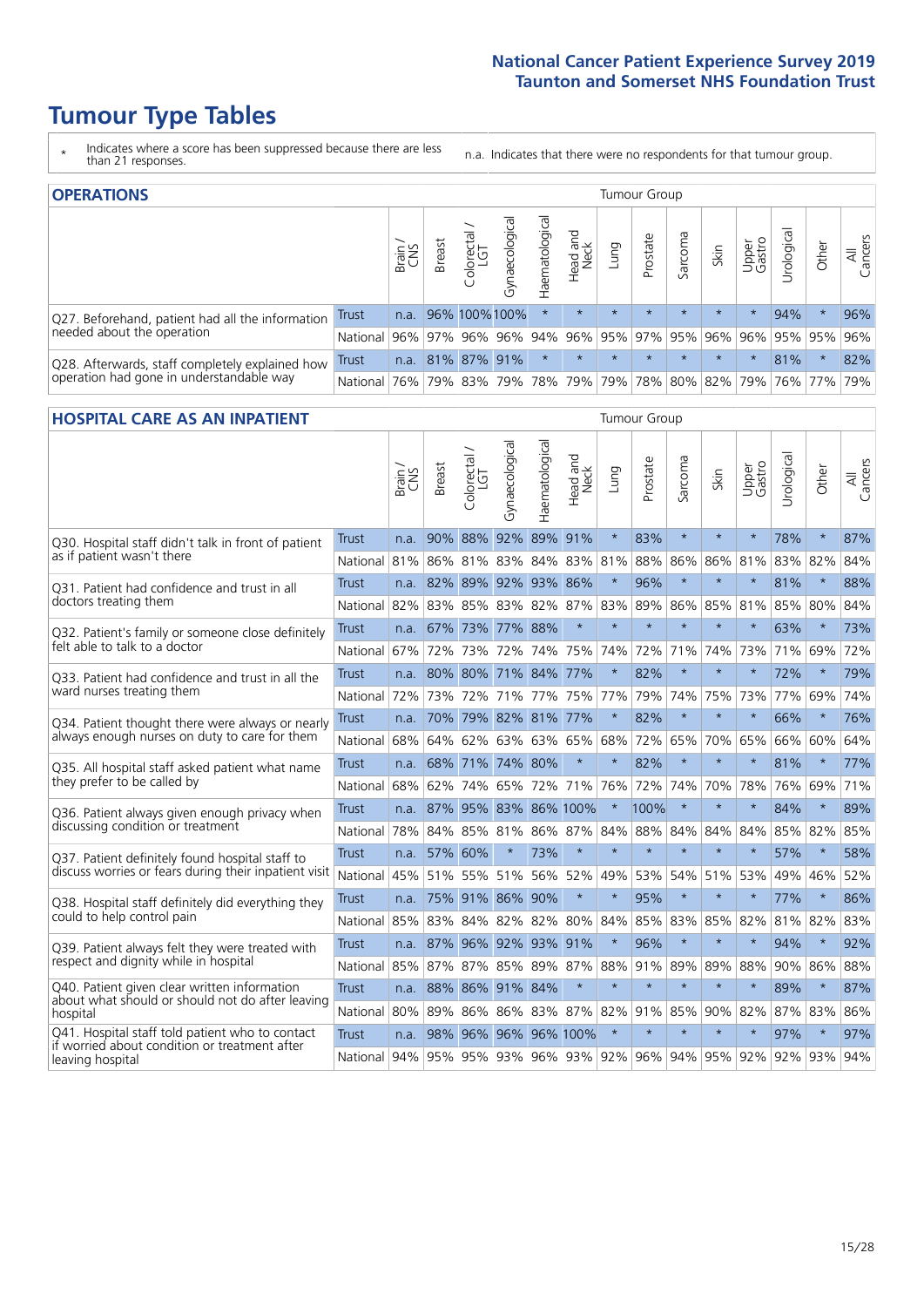# **Tumour Type Tables**

- \* Indicates where a score has been suppressed because there are less than 21 responses.
- n.a. Indicates that there were no respondents for that tumour group.

| <b>HOSPITAL CARE AS A DAY PATIENT / OUTPATIENT</b>                     |              |       |               |                                     |                |                |                        | <b>Tumour Group</b> |          |                          |         |                 |            |         |                |  |  |
|------------------------------------------------------------------------|--------------|-------|---------------|-------------------------------------|----------------|----------------|------------------------|---------------------|----------|--------------------------|---------|-----------------|------------|---------|----------------|--|--|
|                                                                        |              | Brain | <b>Breast</b> | $\frac{\text{Colored}}{\text{LGT}}$ | Gynaecological | Haematological | ad and<br>Neck<br>Head | Lung                | Prostate | arcoma<br>$\overline{ }$ | Skin    | Upper<br>Gastro | Jrological | Other   | All<br>Cancers |  |  |
| Q43. Patient definitely found hospital staff to                        | <b>Trust</b> | n.a.  | 72%           | 79%                                 | 64%            | 79%            | 77%                    | 73%                 | 68%      | $\star$                  |         | $\star$         | 74%        | $\star$ | 73%            |  |  |
| discuss worries or fears during their outpatient or<br>day case visit  | National     | 66%   | 68%           | 73%                                 | 70%            | 73%            | 72%                    | 70%                 | 74%      | 72%                      | 72%     | 71%             | 67%        | 68%     | 71%            |  |  |
| Q44. Cancer doctor had the right documents at                          | Trust        | n.a.  | 98%           | 97%                                 | 96%            |                |                        | 99% 100% 97%        | 97%      | $\star$                  |         |                 | 96%        | $\ast$  | 97%            |  |  |
| patient's last outpatient appointment                                  | National     | 94%   | 96%           | 96%                                 | 96%            | 97%            |                        | 96% 96%             | 96%      | 96%                      | 96%     | 94%             | 96%        | 95%     | 96%            |  |  |
| Q46. Beforehand patient completely had                                 | <b>Trust</b> | n.a.  | 86%           | $\star$                             |                | $\star$        | 90%                    | $\star$             | 82%      | n.a.                     |         | $\star$         | $\star$    | $\ast$  | 84%            |  |  |
| all information needed about radiotherapy<br>treatment                 | National     | 91%   | 88%           | 83%                                 | 88%            | 84%            | 86%                    | 86%                 | 88%      | 88%                      | 84%     | 86%             | 83%        | 84%     | 86%            |  |  |
| Q47. Patient completely given understandable                           | <b>Trust</b> | n.a.  | 69%           | $\star$                             |                |                | $\star$                | $\star$             | $\star$  | n.a.                     | $\star$ | $\star$         | $\star$    | $\star$ | 63%            |  |  |
| information about whether radiotherapy was<br>working                  | National     | 56%   | 60%           | 57%                                 | 61%            | 62%            | 63%                    | 59%                 | 60%      | 67%                      | 57%     | 52%             | 59%        | 59%     | 60%            |  |  |
| Q49. Beforehand patient completely had all                             | Trust        | n.a.  | 86%           | 93%                                 |                | 85%            | $\star$                | 88%                 | 88%      | $\star$                  |         | $\star$         | 81%        | $\star$ | 85%            |  |  |
| information needed about chemotherapy<br>treatment                     | National     | 80%   | 82%           | 86%                                 | 87%            | 85%            | 79%                    | 84%                 | 86%      | 86%                      | 90%     | 84%             | 85%        | 85%     | 84%            |  |  |
| Q50. Patient given enough information about                            | Trust        | n.a.  | 68%           | 61%                                 |                | 79%            | $\star$                | 86%                 | 70%      | $\star$                  |         |                 |            | $\star$ | 74%            |  |  |
| whether chemotherapy was working in a<br>completely understandable way | National     | 54%   |               | 62% 64%                             | 68%            | 75%            |                        | 57% 67% 66%         |          | 71%                      | 79%     | 61%             | 68%        | 69%     | 68%            |  |  |

#### **HOME CARE AND SUPPORT** Tumour Group

|                                                                                                                   |              | Brain | Breast  | Colorectal<br>LGT | ᢛ<br>Gynaecologic | Haematological | Head and<br>Neck | <b>Lung</b>                 | Prostate | Sarcoma | Skin    | Upper<br>Gastro | Urologica | Other   | All<br>Cancers |
|-------------------------------------------------------------------------------------------------------------------|--------------|-------|---------|-------------------|-------------------|----------------|------------------|-----------------------------|----------|---------|---------|-----------------|-----------|---------|----------------|
| Q51. Hospital staff definitely gave family or<br>someone close all the information needed to<br>help care at home | <b>Trust</b> | n.a.  |         | 61% 61%           |                   |                |                  | 59% 64% 57% 66% 71%         |          |         | $\star$ | $\star$         | 59%       | $\star$ | 63%            |
|                                                                                                                   | National     | 58%   |         | 58% 63%           |                   |                |                  | 57% 62% 67% 59% 61% 62% 65% |          |         |         | 60%             | 59% 55%   |         | 60%            |
| Q52. Patient definitely given enough support                                                                      | Trust        | n.a.  | 63% 44% |                   | $\star$           | 56%            | $\star$          | $\star$                     | 60%      | $\star$ | $\star$ | $\star$         | $\star$   | $\star$ | 52%            |
| from health or social services during treatment                                                                   | National     | 42%   | 52%     | 60%               |                   | 45% 51%        | 59%              | 50%                         | 48%      |         | 53% 57% | 54%             | 48% 51%   |         | 52%            |
| Q53. Patient definitely given enough support<br>from health or social services after treatment                    | Trust        | n.a.  | 47%     |                   | $\star$           | 42%            | $\star$          | $\star$                     | $\star$  | $\star$ | $\star$ | $\star$         | $\star$   | $\star$ | 43%            |
|                                                                                                                   | National     | 39%   | 41% 53% |                   | 39%               | $ 43\% $       | 56%              | 40%                         | 46%      |         | 48% 59% | 47%             | 44%       | 44%     | 45%            |

| <b>CARE FROM YOUR GENERAL PRACTICE</b>                                                        |                                                                  |       |               |                   |                |                   | Tumour Group     |             |                                 |         |         |                 |           |         |                |
|-----------------------------------------------------------------------------------------------|------------------------------------------------------------------|-------|---------------|-------------------|----------------|-------------------|------------------|-------------|---------------------------------|---------|---------|-----------------|-----------|---------|----------------|
|                                                                                               |                                                                  | Brain | <b>Breast</b> | Colorectal<br>LGT | Gynaecological | ᅙ<br>Haematologic | Head and<br>Neck | <b>Dung</b> | Prostate                        | Sarcoma | Skin    | Upper<br>Gastro | Urologica | Other   | All<br>Cancers |
| Q54. GP given enough information about                                                        | <b>Trust</b>                                                     | n.a.  |               |                   |                |                   |                  |             | 98% 97% 100% 100% 100% 97% 100% |         | $\star$ | $\star$         | 98%       | $\ast$  | 98%            |
| patient's condition and treatment                                                             | National 91% 96% 95% 95% 96% 94% 94% 96% 94% 96% 93% 95% 94% 95% |       |               |                   |                |                   |                  |             |                                 |         |         |                 |           |         |                |
| Q55. General practice staff definitely did<br>everything they could to support patient during | <b>Trust</b>                                                     | n.a.  |               |                   |                | 71% 52% 61% 48%   | $\star$          |             | 71% 69%                         |         | $\star$ | $\star$         | 59%       | $\star$ | 62%            |
| treatment                                                                                     | National                                                         | 55%   |               | 58% 59%           |                |                   | 56%   56%   59%  |             | 56% 64% 56% 65% 59% 59% 55%     |         |         |                 |           |         | 58%            |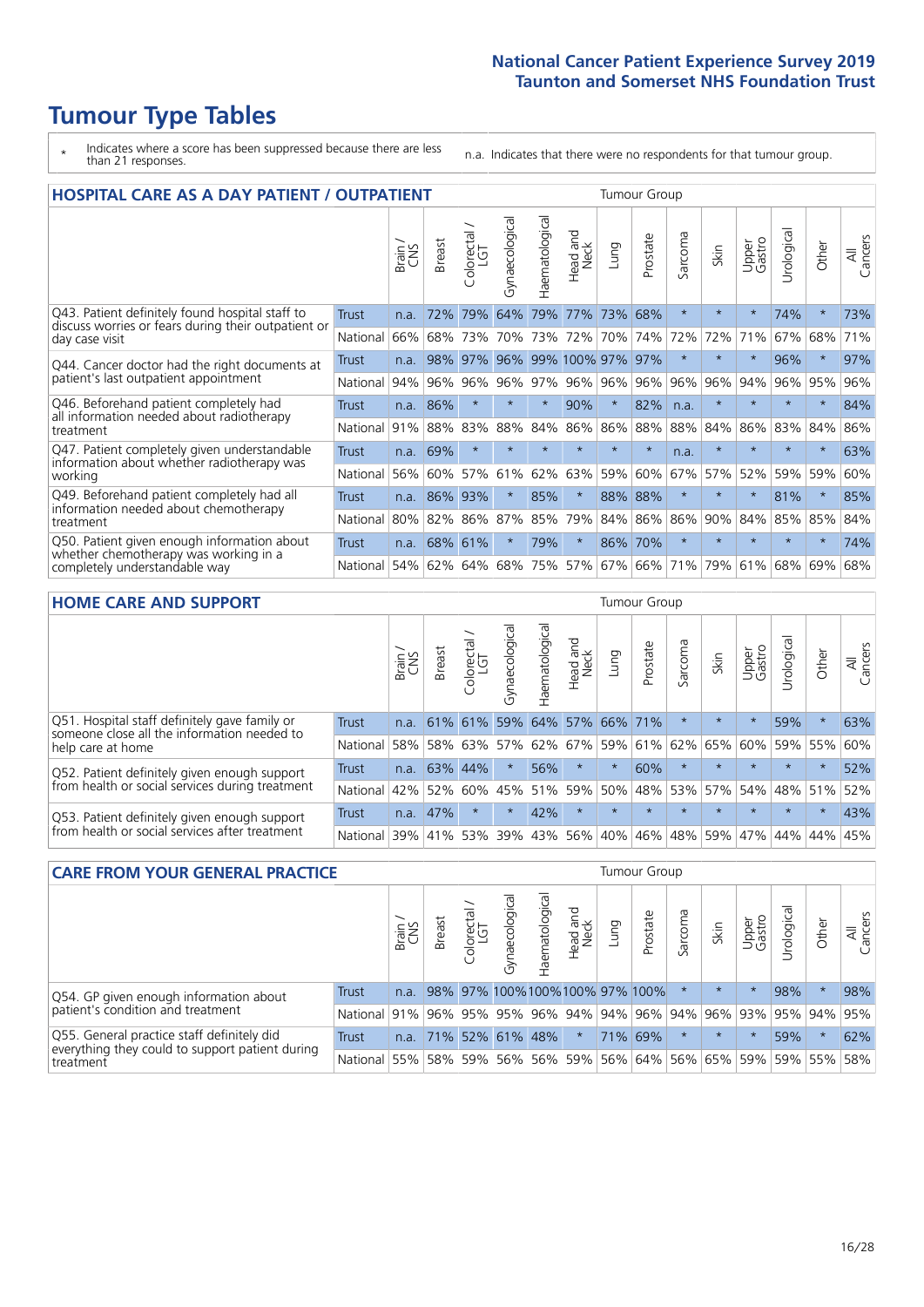# **Tumour Type Tables**

- \* Indicates where a score has been suppressed because there are less than 21 responses.
- n.a. Indicates that there were no respondents for that tumour group.

#### **YOUR OVERALL NHS CARE** THE CONSTRUCTION OF THE THROUP GROUP TUMOUR GROUP

|                                                                                                 |              | Brain | <b>Breast</b> | olorectal.<br>LGT<br>Û | Gynaecological | Haematological | Head and<br>Neck | Lung        | Prostate | arcoma<br>$\sqrt{ }$ | Skin     | Upper<br>Gastro | ල<br>Urologia | Other   | All<br>Cancers |
|-------------------------------------------------------------------------------------------------|--------------|-------|---------------|------------------------|----------------|----------------|------------------|-------------|----------|----------------------|----------|-----------------|---------------|---------|----------------|
| Q56. Different people treating and caring for                                                   | Trust        | n.a.  | 79%           | 73%                    | 69%            | 83%            | 67%              | 68%         | 90%      | $\star$              | $\star$  | $\star$         | 76%           | $\ast$  | 78%            |
| patient always work well together to give best<br>possible care                                 | National     | 60%   |               | 73% 73%                | 69%            | 75%            | 73%              | 73% 75%     |          | 70%                  | 79%      | 69%             | 74%           | 68%     | 73%            |
| Q57. Patient given a care plan                                                                  | <b>Trust</b> | n.a.  |               | 36% 31%                | 39% 42%        |                |                  | 57% 33% 41% |          | $\star$              | $\star$  |                 | 29%           | $\ast$  | 38%            |
|                                                                                                 | National     | 36%   | 41%           | 40%                    | 34%            | 36%            | $ 39\%$          | $36\%$      | 40%      | 34%                  | 44%      | 36%             | 33%           | 31%     | 38%            |
| Q58. Overall the administration of care was good                                                | <b>Trust</b> | n.a.  | 93%           | 92%                    |                |                | 89% 94% 96%      | 94% 99%     |          |                      | $^\star$ |                 | 87%           |         | 93%            |
| or very good                                                                                    | National     |       | 85% 90% 88%   |                        | 87% 91%        |                | 90% 90% 88% 88%  |             |          |                      | 90%      | 86%             | 85%           | 87%     | 89%            |
| Q59. Patient felt length of time for attending<br>clinics and appointments for cancer was about | Trust        | n.a.  | 79%           | 77%                    | 77% 90%        |                | 77% 88% 88%      |             |          | $\star$              | $\ast$   |                 | 79%           | $\ast$  | 82%            |
| right                                                                                           | National     | 58%   | 68%           | 73%                    | 66%            | 66%            | 71%              | 71%         | 76%      | 68%                  | 73%      | 66%             | 75%           | 64%     | 69%            |
| Q60. Someone discussed with patient whether                                                     | Trust        | n.a.  | 39%           | 59%                    | 24%            | 28%            | 44%              | 53% 34%     |          |                      | $^\star$ |                 | 27%           |         | 38%            |
| they would like to take part in cancer research                                                 | National     | 42%   | $30\%$        | 32%                    | 31%            | 33%            | 21%              | 34% 31%     |          | 36%                  | 20%      | 36%             | 21%           | 32%     | 30%            |
| Q61. Patient's average rating of care scored from<br>very poor to very good                     | Trust        | n.a.  | 9.1           | 8.8                    | 8.8            | 9.0            | 8.9              | 8.9         | 9.1      | $\star$              | $\star$  | $\star$         | 8.6           | $\star$ | 9.0            |
|                                                                                                 | National     | 8.6   | 8.9           | 8.8                    | 8.7            | 8.9            | 8.8              | 8.8         | 8.8      | 8.8                  | 8.9      | 8.7             | 8.7           | 8.7     | 8.8            |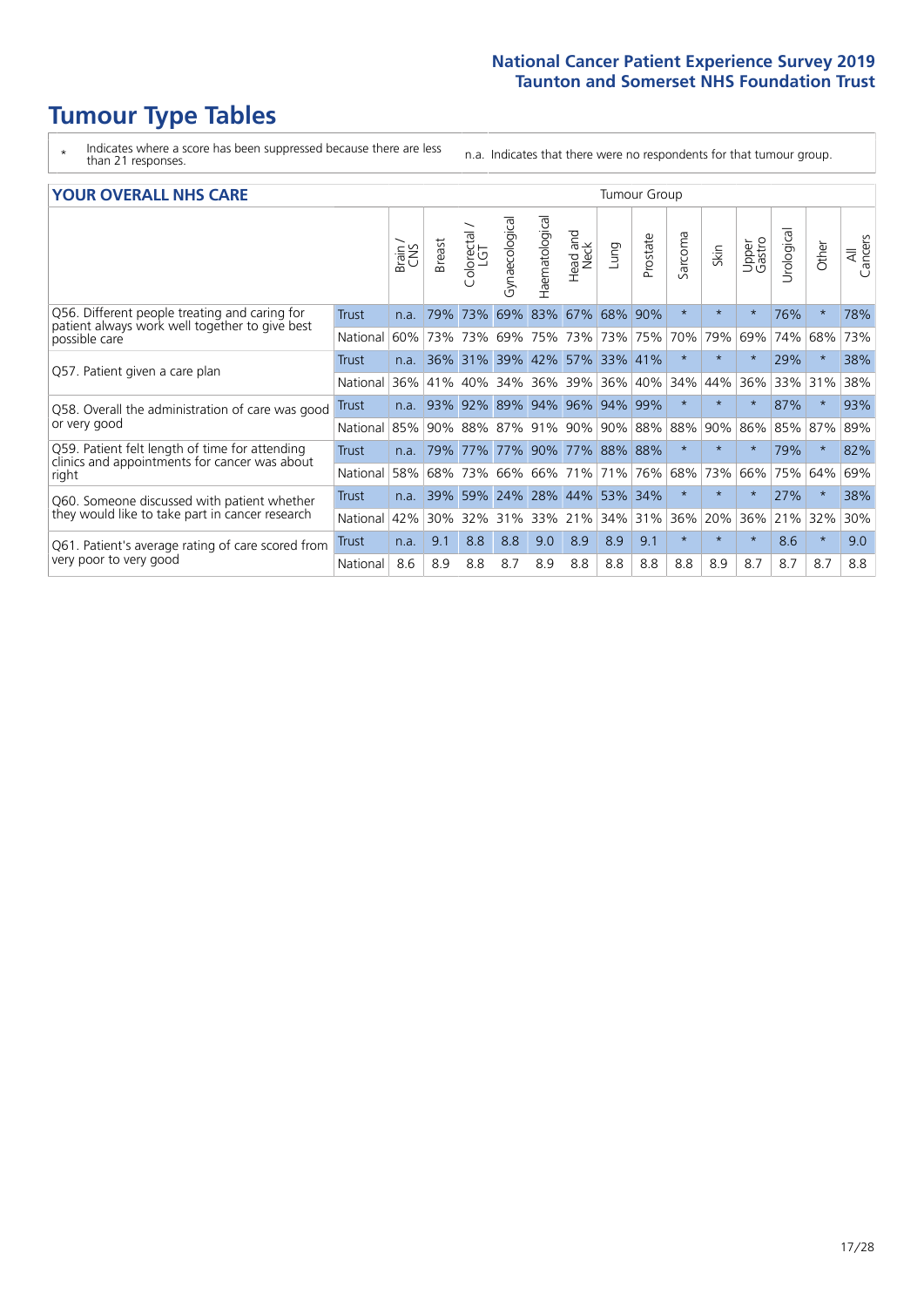# **Year on Year Charts**





#### **DIAGNOSTIC TESTS**





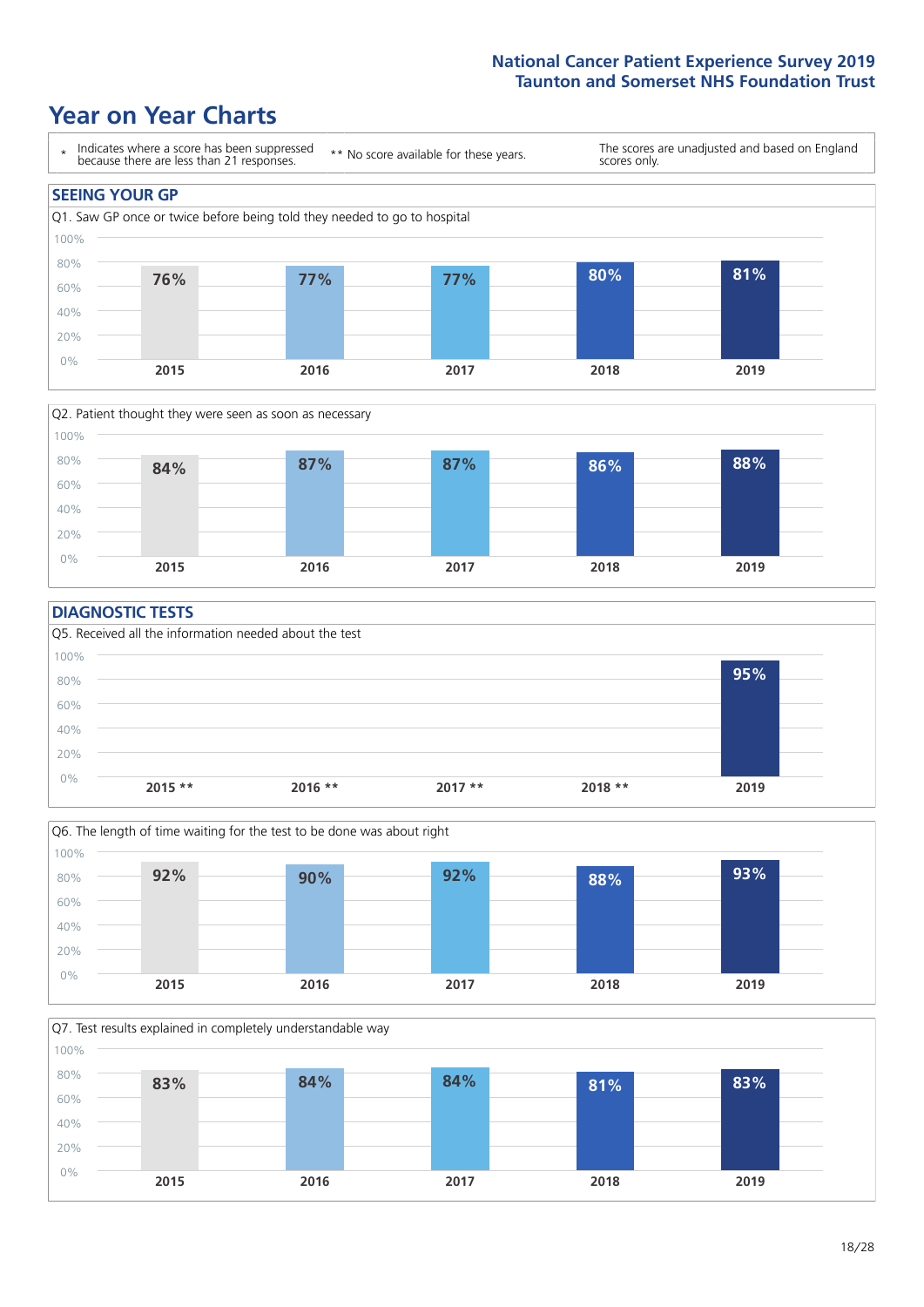







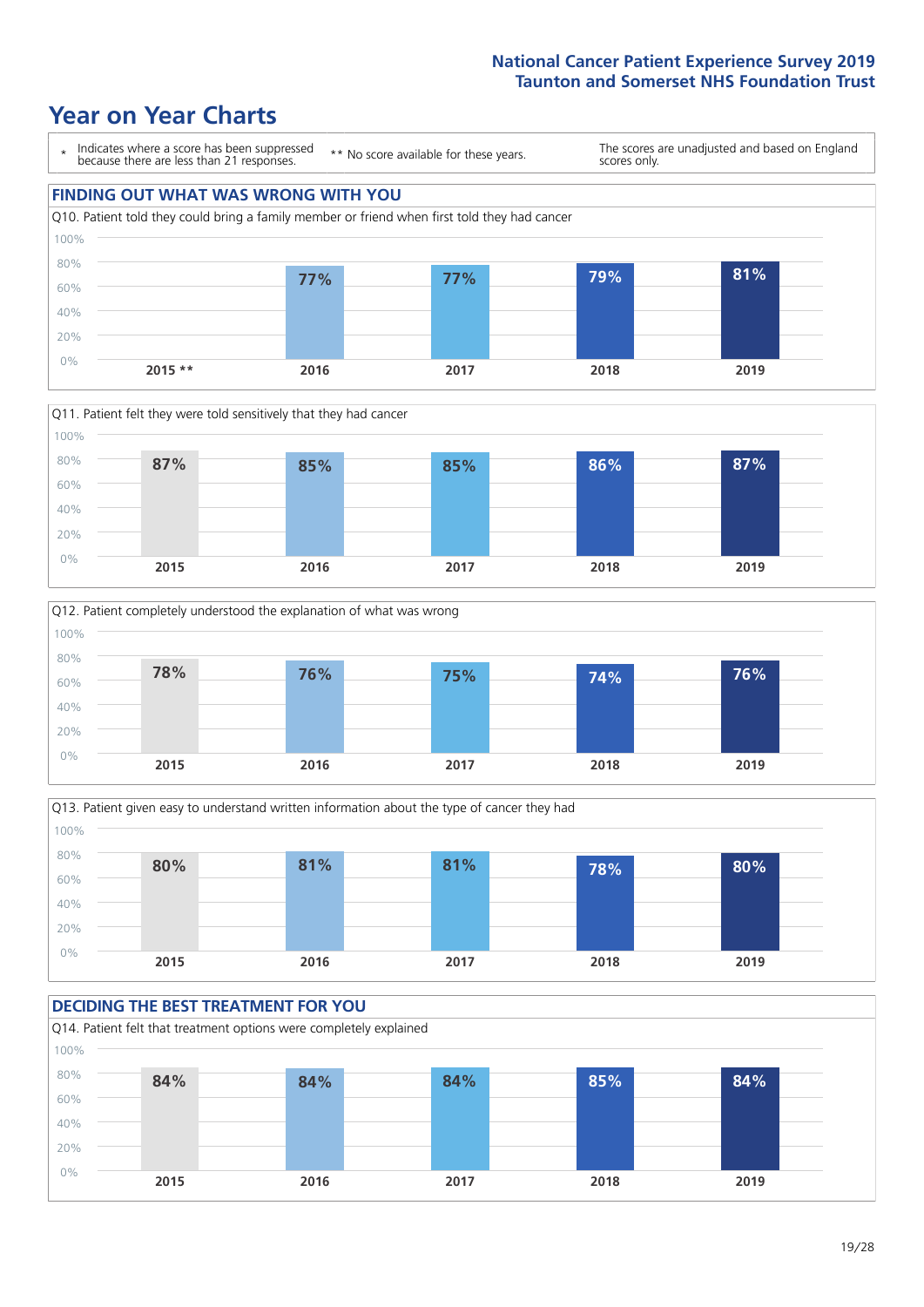







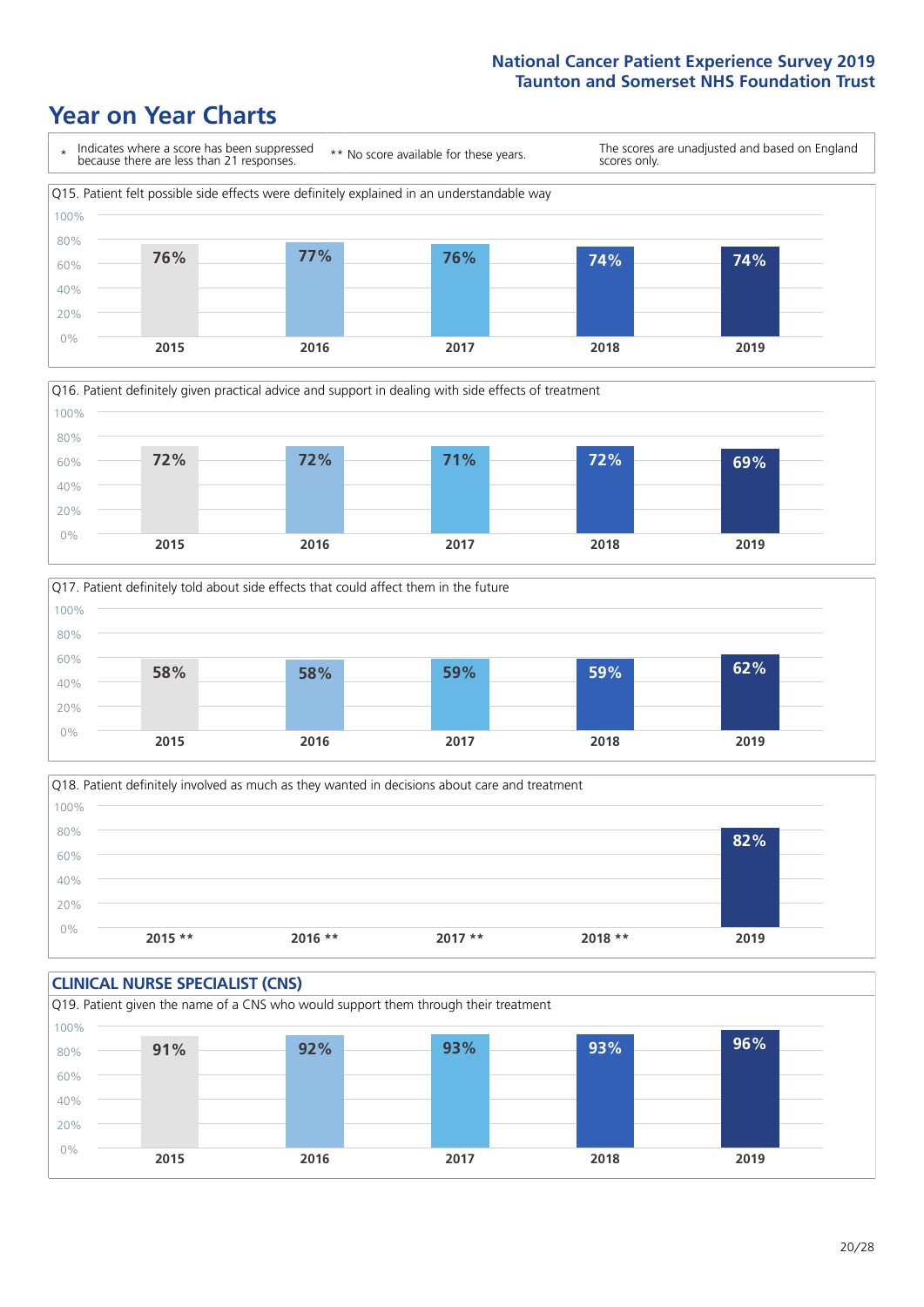







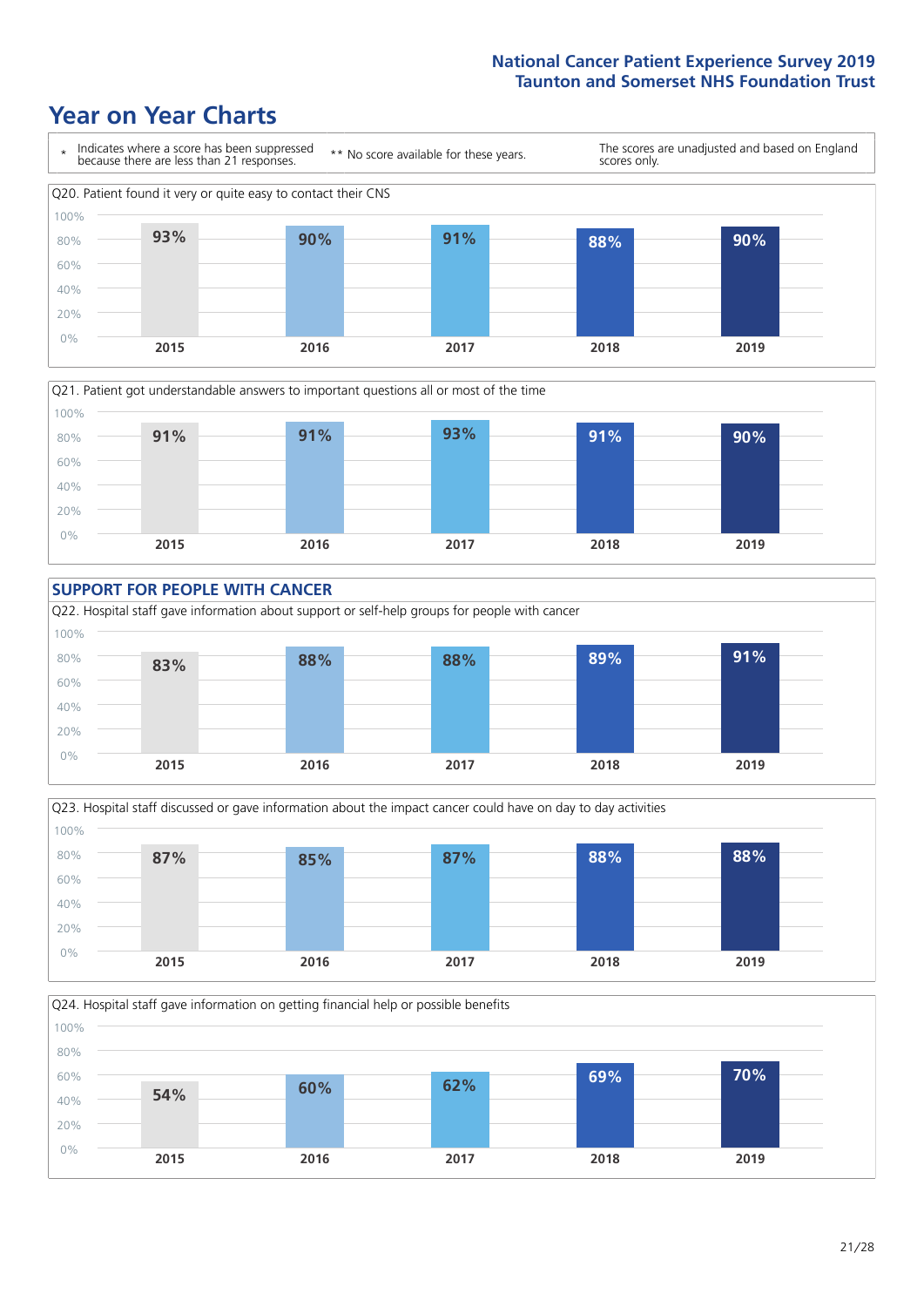# **Year on Year Charts**



#### **OPERATIONS**

Q27. Beforehand, patient had all the information needed about the operation  $0%$ 20% 40% 60% 80% 100% **2015 \*\* 2016 2017 2018 2019 96% 97% 96% 96%**



### **HOSPITAL CARE AS AN INPATIENT** Q30. Hospital staff didn't talk in front of patient as if patient wasn't there 0% 20% 40% 60% 80% 100% **2015 \*\* 2016 \*\* 2017 \*\* 2018 \*\* 2019 87%**

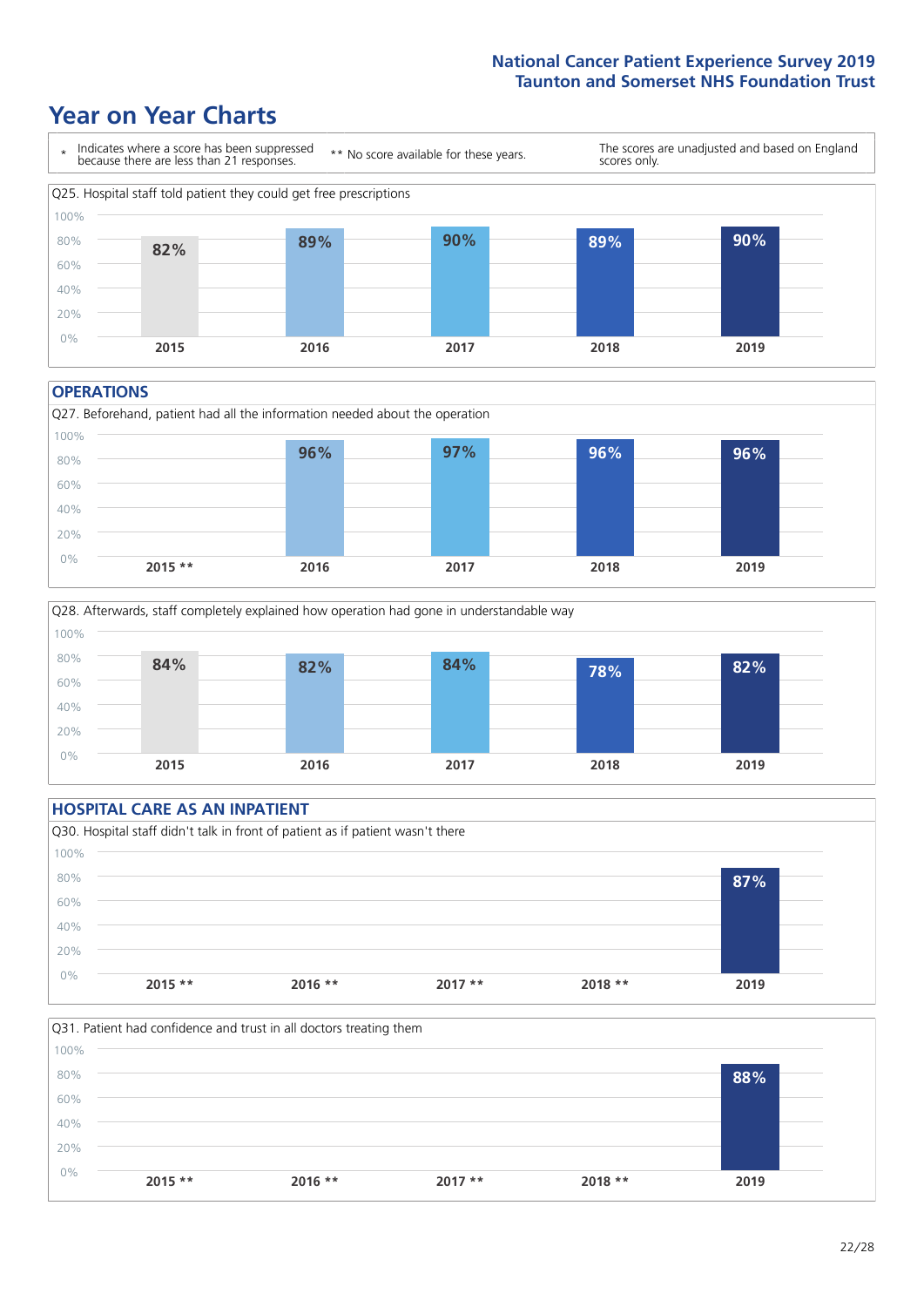







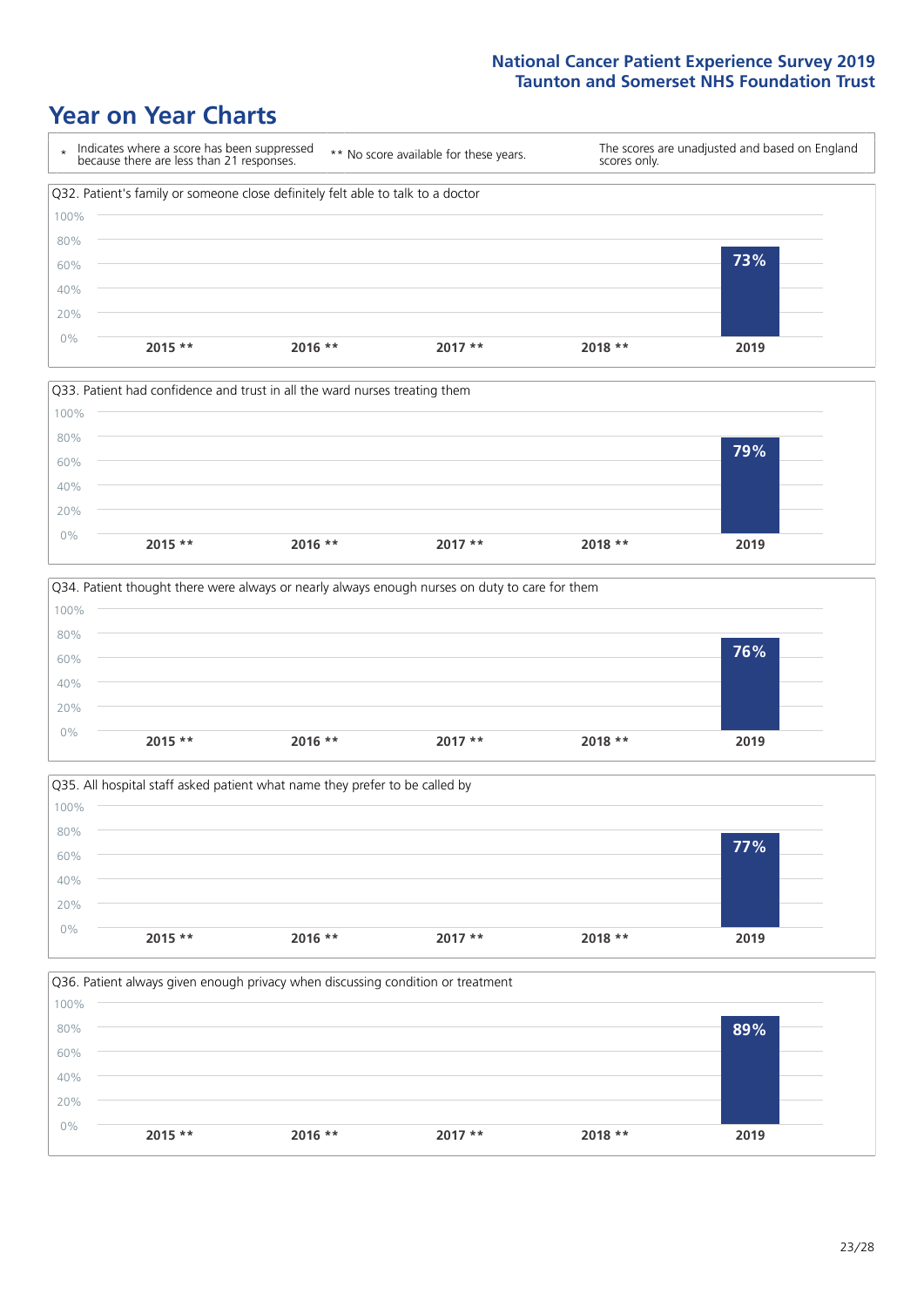







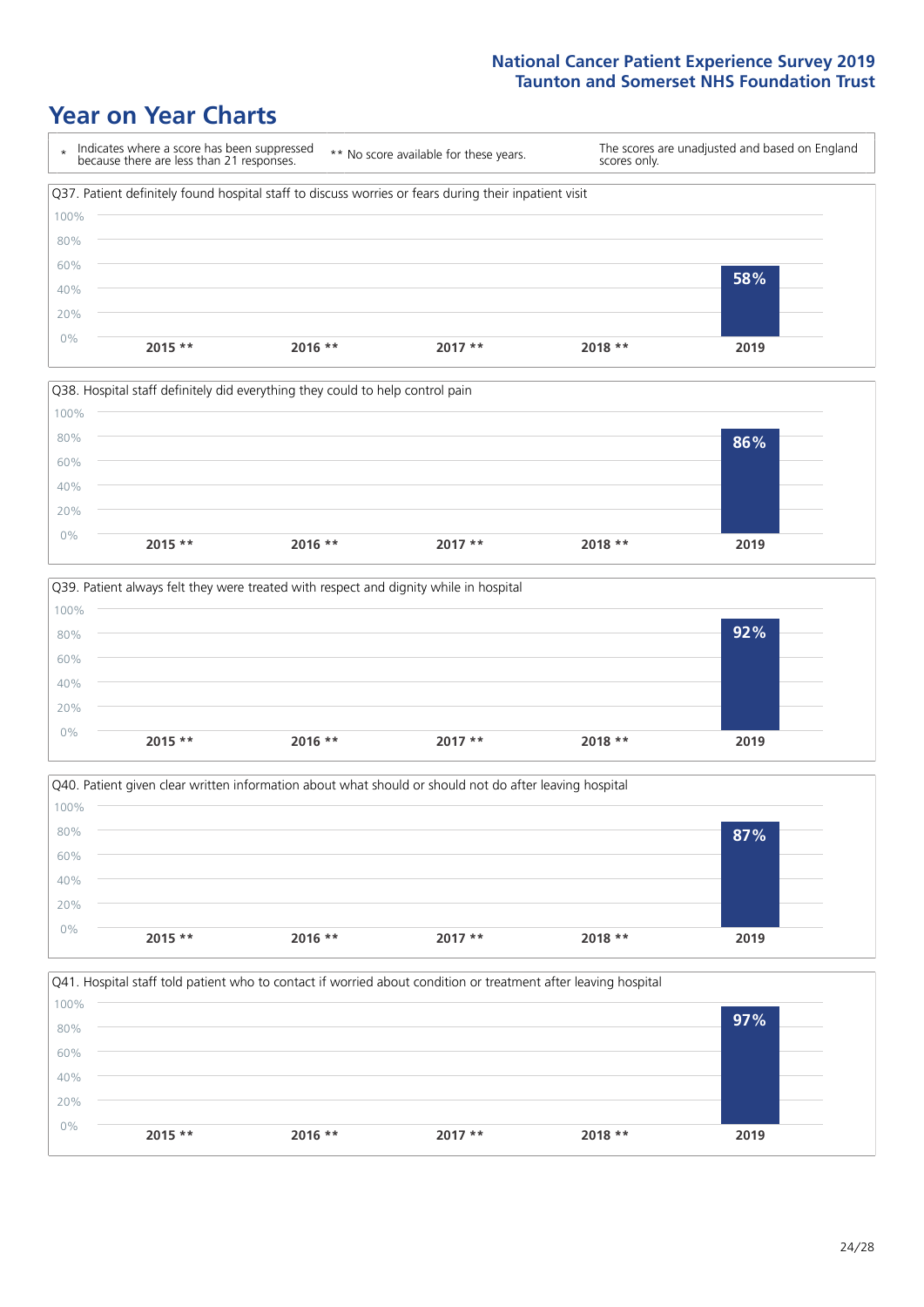







Q49. Beforehand patient completely had all information needed about chemotherapy treatment 0% 20% 40% 60% 80% 100% **2015 2016 2017 2018 2019 84% 89% 85% 87% 85%**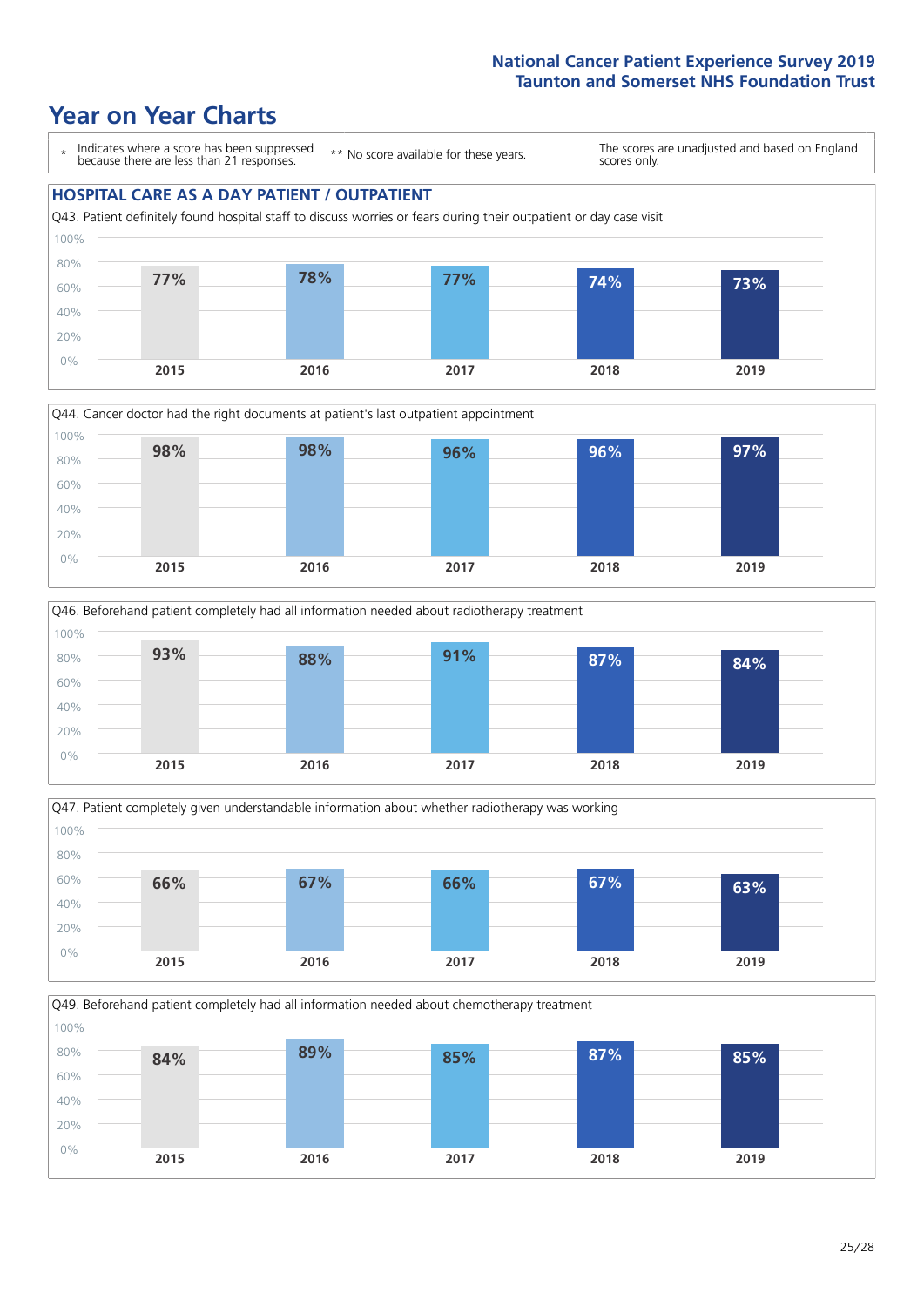# **Year on Year Charts**



#### **HOME CARE AND SUPPORT**







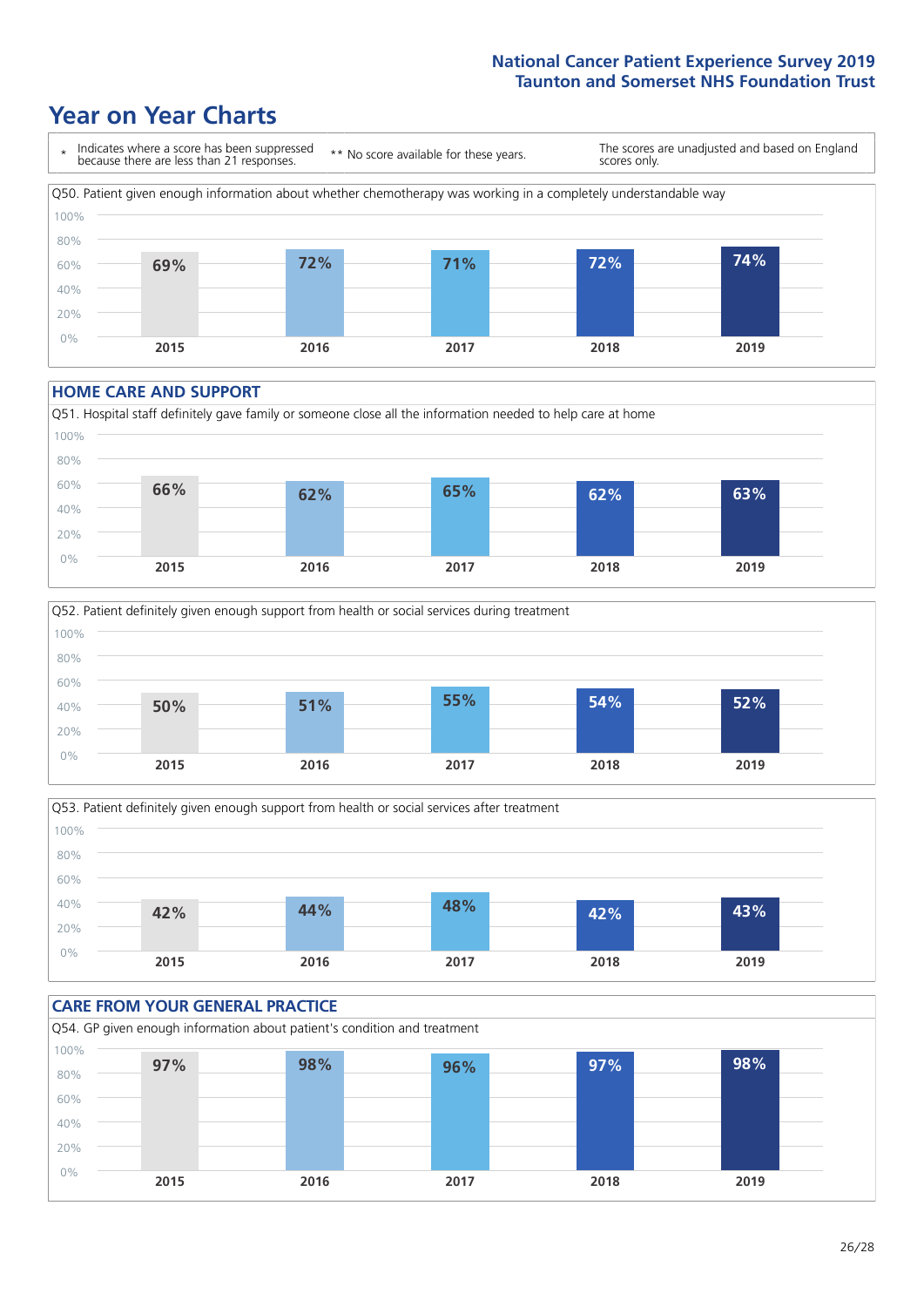# **Year on Year Charts**



#### **YOUR OVERALL NHS CARE**